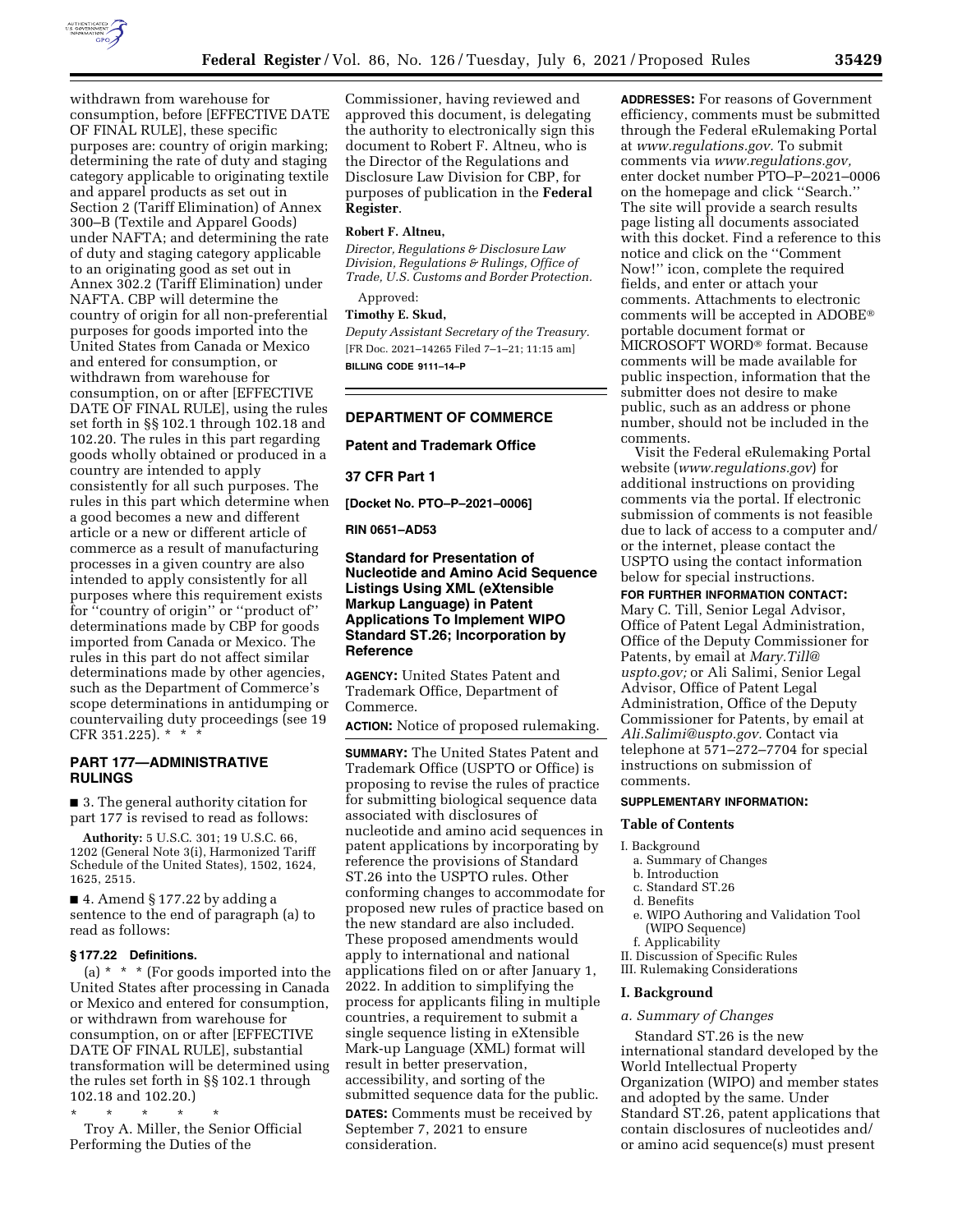the associated biological sequence data in a standardized electronic format (a ''Sequence Listing XML'') as a separate part of the specification. Under the proposed rules, in international applications filed under the Patent Cooperation Treaty (PCT) and in national and regional applications in Intellectual Property Offices (IPOs) of WIPO member states, an applicant will have to submit a single internationally acceptable sequence listing in a language neutral format using specified International Nucleotide Sequence Database Collaboration (INSDC) identifiers, such that a single sequence listing can be prepared for worldwide use.

The proposed rule changes include: (1) Creation of new rules (§§ 1.831 through 1.835) to incorporate by reference Standard ST.26; (2) use of INSDC sequence data elements to replace numeric identifiers from the previous standard; (3) modification of rules of practice to include reference to ''Sequence Listing XML;'' (4) elimination of a paper or PDF copy of the sequence listing; (5) elimination of the option to include within a sequence listing sequences with fewer than 4 amino acids and fewer than 10 nucleotides; and (6) clarification and simplification of the rules to aid in understanding of the requirements that they set forth.

## *b. Introduction*

The sequence rules (37 CFR 1.821 through 1.825) provide a standardized format for description of nucleotide and amino acid sequence data in patent applications and require the submission of such sequences in computer readable form (CRF). The current USPTO rules are based on WIPO Standard ST.25, which became effective in 1998, and use a flat file structure of numeric identifiers using a limited set of character codes. A new international standard, ST.26, was agreed upon by WIPO member states, and would apply to international and national applications filed on or after January 1, 2022. Applications pending prior to January 1, 2022, would not have to comply with Standard ST.26.

In an effort to streamline and reduce the procedural requirements found in the existing rules, and to respond to the needs of our customers to conform to Standard ST.26, the USPTO is proposing to amend its rules of practice for submitting biological sequence data associated with disclosures of nucleotide and amino acid sequences in patent applications filed on or after January 1, 2022, to comply with Standard ST.26.

To decrease the burden on applicants who file applications containing nucleotide and amino acid sequence information internationally, the USPTO has worked with other WIPO member states as part of the Committee on WIPO Standards (CWS) to develop a single internationally acceptable sequence listing standard for use in patent applications filed in those states. Beginning in October of 2010, the CWS established a Task Force to propose a revised standard for the filing of nucleotide and/or amino acid sequence listings in XML file format (hereinafter referred to as a ''Sequence Listing XML''). In order to obtain public input on the content of Standard ST.26, the USPTO issued Requests for Comments in 2012 and 2016 (''Request for Comments on the Recommendation for the Disclosure of Sequence Listings Using XML (Proposed ST.26).'' (See 77 FR 28541 (May 15, 2012)) and ''Standard ST.26-Request for Comments on the Recommended Standard for the Presentation of Nucleotide and Amino Acid Sequence Listings using XML (eXtensible Markup Language).'' (See 81 FR 74775 (October 27, 2016))). The adopted version of Standard ST.26 takes those comments into account. To achieve the goals that WIPO and WIPO member states (including the United States) set out by developing the sequence listing standard for presenting data consistently across all IPOs, all WIPO member states agreed to implement ST.26 for international and national applications filed on or after January 1, 2022. Therefore, upon finalizing the proposed rules, applications filed electronically in the United States on or after January 1, 2022, would need to conform to Standard ST.26, which requires submitting sequence listings in XML format. The USPTO is further proposing that applications that claim benefit or priority to an earlier application, where the earlier application contained a sequence listing that complied with the Standard ST.25 sequence rules, comply with the new rules that incorporate by reference Standard ST.26. In order to facilitate compliance, WIPO Sequence, a sequence listing authoring and validating tool, has been developed by WIPO with input from WIPO member states so that applicants can use it to prepare and validate their sequence listings in XML format as discussed *infra.* The USPTO is proposing to add to the patent rules (37 CFR part 1) by incorporating by reference Standard ST.26, and providing conforming amendments to the current rules.

To ensure that biological sequence data associated with the disclosures of nucleotides and/or amino acid sequence(s) in patent applications can be widely disseminated and searchable by the public and IPOs, the USPTO works with the National Center for Biotechnology Information (NCBI) for inclusion of patent sequence data in the GenBank searchable database. For NCBI to include all sequence data from the USPTO, the data must be provided in INSDC format so that it is compatible with GenBank. The Standard ST.25 format sequence listings cannot be readily converted to INSDC format, resulting in only a fraction of patent sequence information appearing in GenBank. This data loss limits the sequence information provided to the public and exchanged with other sequence database providers, *e.g.,* the National Institute of Genetics (NIG) in Japan, the DNA Data Bank of Japan (DDBJ) and European Molecular Biology Laboratory, European Bioinformatics Institute (EMBL–EBI). WIPO has been working with the WIPO member states to create, adopt, and implement Standard ST.26 for sequence listing submissions in XML file format having the INSDC data elements to address the data loss. Standard ST.26 aims to enhance the accuracy and quality of biological sequence data that is publicly disseminated. In adopting and implementing Standard ST.26, more complete biological sequence data from patents and patent applications will be included in GenBank and thus be accessible by the public. The change from ASCII format to XML format will result in sequence data having computer tags that facilitate sorting and retrieving, and permit ease of access to the data. Additionally, NCBI is planning to stop accepting data in Standard ST.25 format for inclusion in GenBank in about 3–5 years after January 1, 2022 (the Standard ST.26 transition date).

## *c. Standard ST.26*

The WIPO ''Handbook on Industrial Property Information and Documentation'' sets forth standards for the presentation of data in many contexts. Standard ST.26 is titled ''Recommended Standard for the Presentation of Nucleotide and Amino Acid Sequence Listings Using XML (eXtensible Markup Language).'' Adoption of the current version, version 1.4, by the CWS, occurred in December of 2020 and reaffirms that January 1, 2022, is expected to be the implementation date for all WIPO member states. The proposed USPTO rules incorporate by reference Standard ST.26.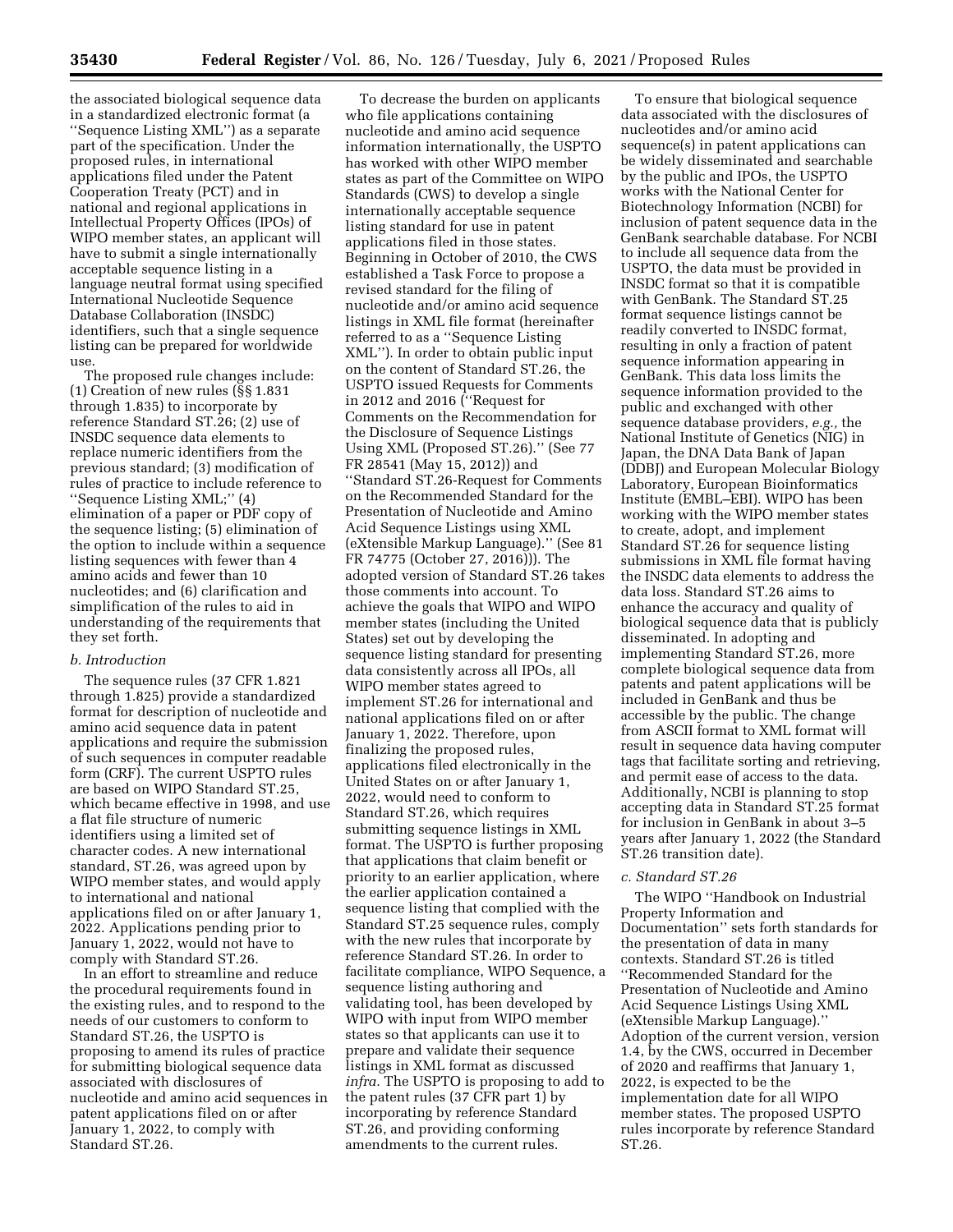The adopted version of Standard ST.26 is composed of eight documents, namely, the main body of the Standard, a first annex setting forth the controlled vocabulary for use with the main body, a second annex setting forth the Document Type Definition (DTD) for the Standard, a third annex containing a sequence listing specimen, a fourth annex setting forth the character subset from the Unicode Basic Latin Code Table, a fifth annex setting forth additional data exchange requirements for IPOs, a sixth annex containing a guidance document, and a seventh annex setting forth recommendations for the transformation of a sequence listing from Standard ST.25 format to Standard ST.26 format including avoiding adding or deleting subject matter. These materials can be found at *[http://](http://www.wipo.int/export/sites/www/standards/en/pdf/03-26-01.pdf) [www.wipo.int/export/sites/www/](http://www.wipo.int/export/sites/www/standards/en/pdf/03-26-01.pdf) [standards/en/pdf/03-26-01.pdf.](http://www.wipo.int/export/sites/www/standards/en/pdf/03-26-01.pdf)* The main body of Standard ST.26 defines the disclosures of nucleotide and amino acid sequences in patent applications that must be presented in a sequence listing in XML format in the manner specified in the Standard. Specifically, as detailed in paragraph eight of the main body, a sequence listing must not include, as a sequence assigned its own sequence identification number, any sequences having fewer than ten specifically defined nucleotides, or fewer than four specifically defined amino acids. The main body establishes the requirements for representation of nucleotide and amino acid sequences and the requirements for the XML file format for a sequence listing. The first annex contains controlled vocabulary that provides nucleotide base codes, lists of modified nucleotides and their abbreviations, amino acid codes, and a list of modified amino acids and their abbreviations. In addition, the first annex provides defined feature keys and qualifiers used for nucleotide and amino acid sequences in the XML file for a sequence listing. This first annex specifically identifies qualifiers with language-dependent ''free text'' values that may require translation for national and regional procedures. The second annex provides the DTD setting forth the technical specifications to which a submitted Sequence Listing XML must conform. The third annex provides a specimen of a Standard ST.26 compliant sequence listing that shows a representation of an entire sequence listing in XML format. Annex IV provides a table of the character subset from the Unicode Basic Latin Code that will be used for a ''Sequence Listing XML.'' Annex V provides guidance to WIPO member states on how certain

sequence elements should be populated when data is exchanged with database providers. Annex VI, containing the guidance document, is provided to ensure that all applicants and WIPO member states understand the requirements for inclusion and representation of sequence disclosures. This guidance document was developed, in part, to address concerns raised in response to the USPTO's requests for comment in 2012 and 2016, mentioned above. The guidance document illustrates the requirements of selected paragraphs found in the main body of Standard ST.26 through specific examples of nucleotide and amino acid biological sequence data. Additionally, the document provides guidance on the manner in which biological sequence data is represented within a Standard ST.26 compliant sequence listing in XML format. Annex VII addresses the potential consequence of these requirements when transforming a compliant Standard ST.25 sequence listing to a Standard ST.26 sequence listing, and provides detailed guidance on avoiding added or deleted subject matter due to the additional requirements of Standard ST.26.

## *d. Benefits*

Transitioning from rules based on Standard ST.25 (*i.e.,* the current basis for the USPTO rules for ''Sequence Listings'') to rules based on Standard ST.26 will be beneficial to both patent applicants filing sequence listings and IPOs receiving applications containing disclosures of nucleotide and amino acid sequences. Standard ST.26 provides clear requirements as to what must be included in a sequence listing, and how sequences must be represented. For example, it standardizes the representation of modified nucleotide sequences and amino acid sequences as well as variants derived from primary sequences. Since Standard ST.26 contains a guidance document that illustrates the requirements for inclusion and representation of biological sequence data, patent applicants will have a clearer understanding of the requirements for presentation of biological sequence data in a compliant sequence listing under Standard ST.26. Additionally, since Standard ST.26 only allows XML format, the potential for differences under the current rules between a sequence listing filed in paper/PDF format and the required electronic CRF will be eliminated. As a further benefit, IPOs of WIPO member states will no longer need to expend resources to process paper sequence listings and

perform necessary checks on the contents of paper documents.

Unlike rules based on Standard ST.25, rules based on Standard ST.26 will allow patent applicants to file a single sequence listing with the USPTO (with the exception of changes to comply with national language requirements) that will be acceptable to the IPOs of WIPO member states. Under Standard ST.25, IPOs have interpreted and enforced rules differently due to the imprecise language in the previous Standard. This has resulted in the frustrating situation where applicants generate sequence listings that may be accepted in one IPO but not another.

Standard ST.26 was drafted to precisely define what must and must not be included in a sequence listing, and how sequences must be represented in a sequence listing. The ''Guidance document with illustrated examples'' in Annex VI of Standard ST.26 illustrates the application of the rules to real-world sequence disclosure examples, eliminating the possibility of misinterpretation by IPOs or applicants.

Due to the improved data structure of XML, transitioning from the current USPTO rules based on Standard ST.25 to rules based on Standard ST.26 will have the effect of increasing the quality of examination of patent applications containing biological sequence data since a more comprehensive search will be possible. Sequence listings submitted in accordance with Standard ST.26 allow for targeted searching of both sequence annotation and newly required sequence types, such as D-amino acids, nucleotide analogues, and linear portions of branched sequences. Finally, sequence listing submissions under rules based on Standard ST.26 will enhance public database content, as they include the sequence annotations (*e.g.,* feature keys and qualifiers) used by database providers to describe biological sequence data. Standard ST.26 standardizes sequence variant presentation, annotation of modified and unusual residues, feature location descriptors, use of feature keys and qualifiers, organism names, and presentation of coding regions. Incorporation by reference of Standard ST.26 into USPTO rules has the effect of promoting data exchange between USPTO and NCBI due to use of INSDC identifiers required by database providers. The presence of additional data, as well as the enhanced compatibility to facilitate the exchange of data, will increase the value of database searches for biotechnology stakeholders that relate to nucleotide and amino acid sequences.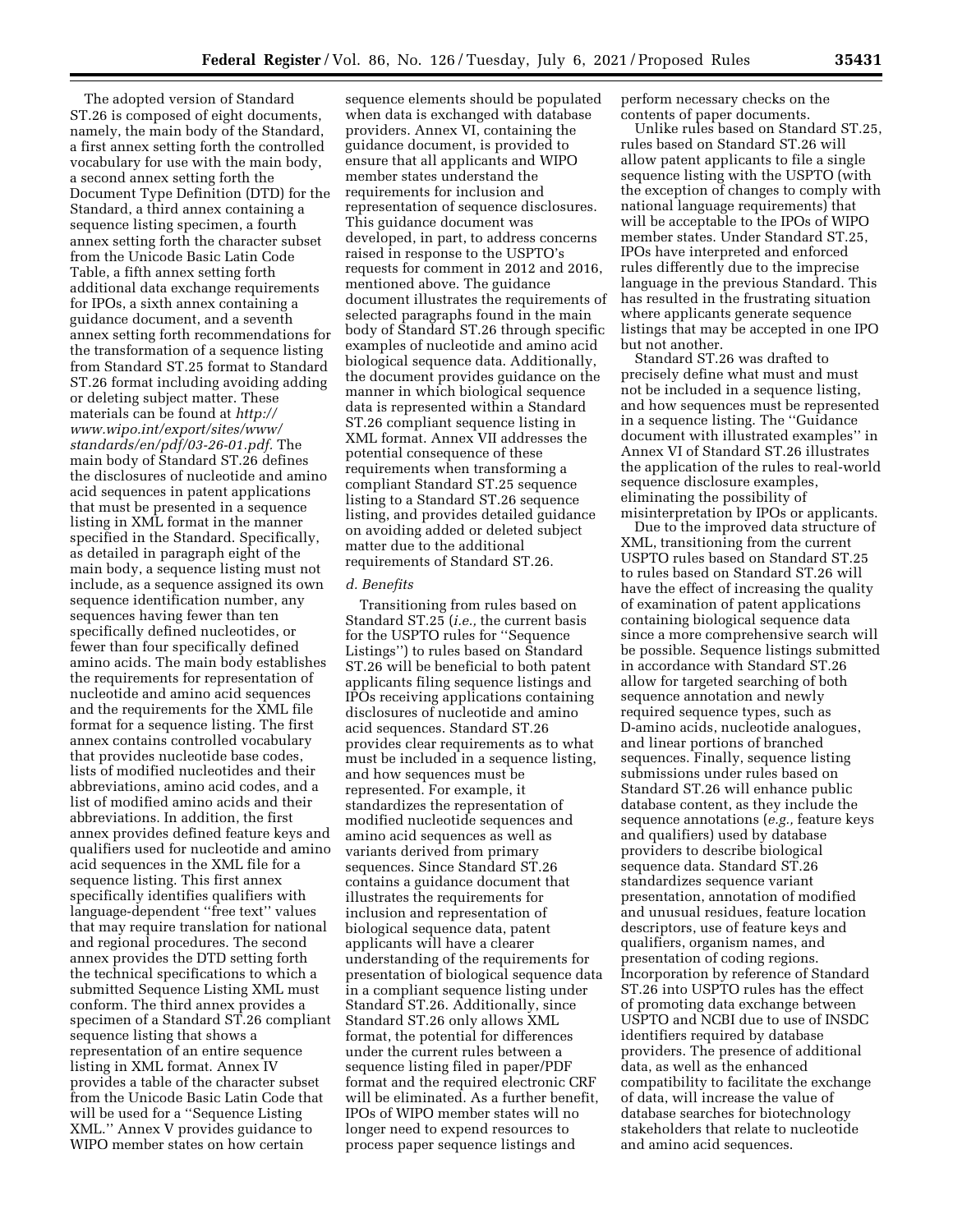The USPTO recommends requiring compliance with Standard ST.26 for an application filed on or after January 1, 2022, because it will reduce the complexity and cost of long-term maintenance of IT systems for accepting sequence listings in multiple formats, provide a clear implementation date, and will facilitate transition to the format requirements of database providers. In addition, a requirement to submit a single sequence listing in XML format will result in better preservation, accessibility, and sorting of the submitted sequence data for the public. As noted herein, WIPO has created a tool to assist applicants with translation of existing sequences to the new standard.

# *e. WIPO Authoring and Validation Tool (WIPO Sequence)*

To comply with rules that are based on Standard ST.26, patent applicants will be able to use ''WIPO Sequence,'' a freely-available desktop application developed by WIPO and adopted by WIPO member states, to generate a Standard ST.26 compliant sequence listing. WIPO Sequence has two functions: An authoring function and a validation function. Patent applicants will be able to author and validate their sequence listing using WIPO Sequence to comply with the requirements of Standard ST.26. Such a sequence listing will be accepted by all IPOs of WIPO member states. Thus, the burden of generating a sequence listing which is acceptable across all WIPO member states will be significantly decreased for patent applicants under Standard ST.26. This tool will be downloadable, free of charge, from the WIPO website. Currently, a beta version of WIPO Sequence is accessible at *[https://](https://www.wipo.int/standards/en/sequence/index.html) [www.wipo.int/standards/en/sequence/](https://www.wipo.int/standards/en/sequence/index.html)  [index.html.](https://www.wipo.int/standards/en/sequence/index.html)* This beta version will allow the public to familiarize themselves with the tool and its dual functionalities.

WIPO Sequence will allow a user to create and save patent application data and biological sequence data in a project, validate the project to ensure all required information is present, and generate a sequence listing in Standard ST.26 XML format. Information can be entered into a project manually, or data can be imported from a source file in one of a number of file types. WIPO Sequence can import data from other Standard ST.26 projects, Standard ST.26 XML sequence listings, Standard ST.25 sequence listing text files, raw files, multi-sequence format files, and FASTA (FAST-All-a DNA and protein sequence alignment software package) files. Feature keys, qualifiers, and organism

names are available to select from dropdown lists, simplifying the creation of sequence listings. Applicant and inventor names, as well as custom organism names, can be stored within WIPO Sequence for ease of access. To facilitate review of data entered into a project, WIPO Sequence can generate a ''human-readable'' version of the sequence listing in addition to the XML sequence listing.

WIPO Sequence includes an integrated validation function that will alert users to most errors in a project or sequence listing data. The validation function generates a report that clearly lists every detected error, the location of the error, and the detected value of the error, along with a link to the sequence in question, thereby ensuring users can correct errors before generating a final sequence listing. While the validation function will alert a user to most errors that are contained in a project or sequence listing, there are a small number of errors that can be detected only by human review (for example, an inappropriate organism name). In those cases, the integrated validation function will list a ''warning'' in the validation report, reminding users of the applicable/relevant rule and urging them to check their input values before generating a final sequence listing.

A sequence listing in Standard ST.25 format cannot automatically be converted into Standard ST.26 format because certain data elements required for a Standard ST.26 compliant sequence listing are not present in Standard ST.25. Therefore, conversion of a sequence listing in Standard ST.25 format to Standard ST.26 format necessarily requires additional input from the applicant. WIPO Sequence supplemented by significant guidance from WIPO and USPTO (in Annex VI and Annex VII of Standard ST.26) will help applicants accomplish this task. Users can import a Standard ST.25 sequence listing into a project, and WIPO Sequence automatically performs many of the necessary conversions. An Import Report is generated that alerts the user to all data conversions, and lists all sequence entries that require additional input. In response to concerns raised in comment to the USPTO's requests for comments in 2012 and 2016, the USPTO, in conjunction with WIPO, developed Annex VII to provide detailed guidance to help applicants avoid added or deleted subject matter when converting a sequence listing from Standard ST.25 format into Standard ST.26 format.

In order to ensure that IPOs can validate and accept sequence listing projects from applicants generated with

WIPO Sequence, WIPO is developing a Standard ST.26 sequence listing validation tool, WIPO Sequence Validator. WIPO Sequence Validator will be for use by IPOs. WIPO Sequence Validator will be synchronized with the validation function in the WIPO Sequence tool. The USPTO is integrating WIPO Sequence Validator into its internal IT systems. The WIPO Sequence Validator will apply the same validation rules as WIPO Sequence. Therefore, filers will have a greater level of confidence that a sequence listing authored and validated by WIPO Sequence will comply with the USPTO rules for ''Sequence Listing XMLs'' (§§ 1.831 through 1.835) and accepted since the WIPO Sequence Validator that USPTO will use is based on Standard ST.26, which is incorporated by reference into the USPTO proposed rules of practice.

# *e. Applicability*

In accordance with these proposed rules of practice, an application that has a filing date on or after January 1, 2022, would be required to contain a sequence listing in accordance with proposed §§ 1.831 through 1.835, which incorporate by reference Standard ST.26. This includes applications that claim priority to applications with filing dates before January 1, 2022. Such applications include but are not limited to applications having one or more benefit or priority claims under 35 U.S.C. 119(e) (claiming the benefit of a provisional), section 120 (claiming the benefit as a continuation and/or continuation-in-part), section 121 (claiming the benefit as a divisional), section 365 (claiming the benefit as a continuation or continuation in part to a PCT application), or section 119(a)–(d) (claiming the benefit to a foreign filed application or a prior filed PCT). If a prior application to which benefit or priority is claimed contains a sequence listing in Standard ST.25 format, the applicant would be required to convert that sequence listing to Standard ST.26 format for inclusion in the new application filed on or after January 1, 2022. As provided in 35 U.S.C. 363, the filing date of an international stage application is also the filing date for the national stage application filed under 35 U.S.C. 371. Accordingly, for applications filed under 35 U.S.C. 371, compliance with Standard ST.26 is based on the international filing date of the corresponding international application, rather than the date of submission of the national stage application in the USPTO. The proposed rules would also be applicable to applications for reissue without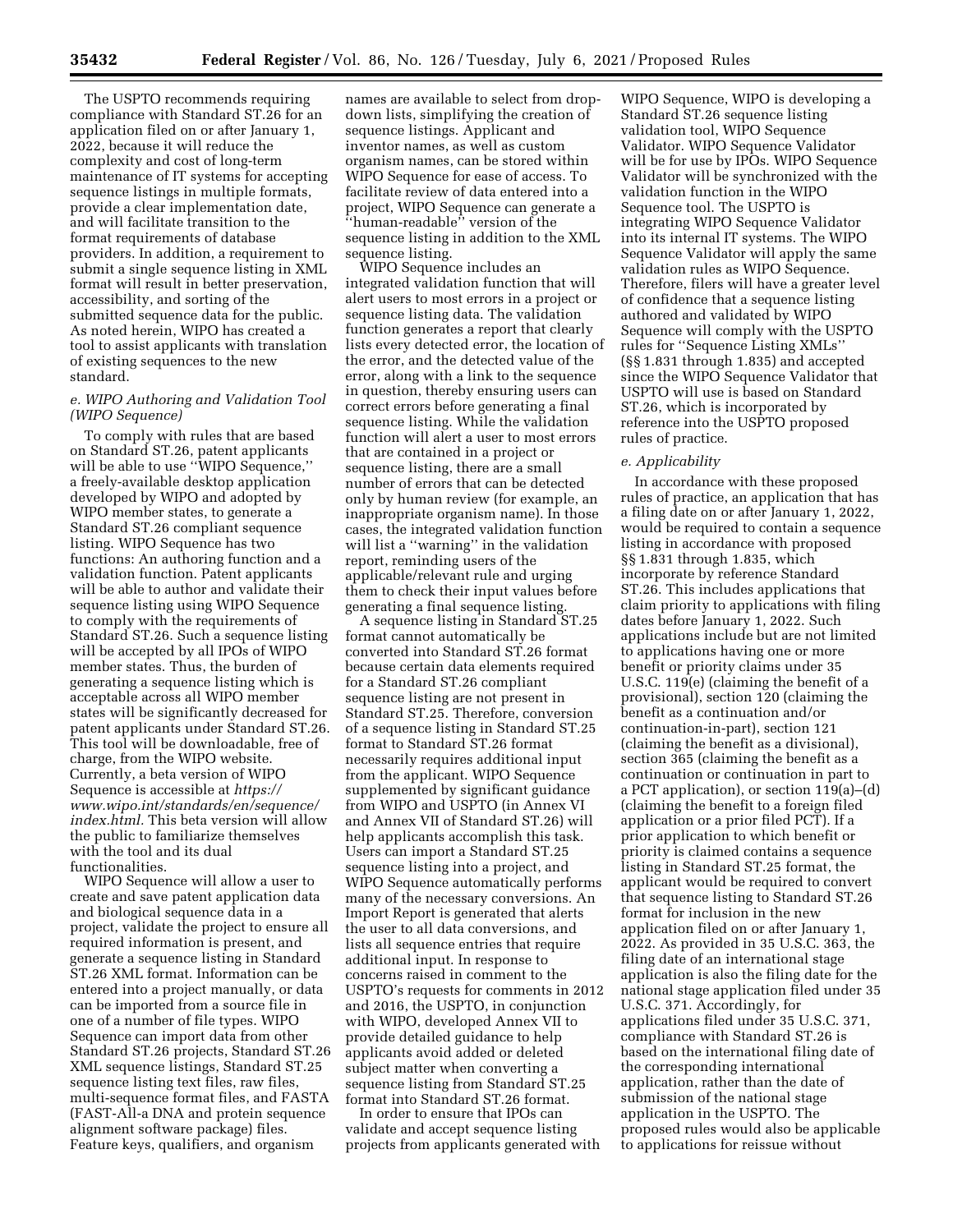regard to the filing date of the originally granted patent for which reissue is sought. That is, any reissue application filed on or after January 1, 2022, where the disclosure or claims contain nucleotide and amino acid sequences would be required to comply with proposed §§ 1.831 through 1.835.

Relying on the actual filing date of an application to determine whether a sequence listing must conform to §§ 1.821 through 1.825 (rules based on Standard ST.25) or §§ 1.831 through 1.835 (rules based on Standard ST.26) will simplify the application of the sequence rules, both for the USPTO and the applicant.

### **II. Discussion of Specific Rules**

*Section 1.52:* Paragraph (e)(1)(ii) was proposed to be amended in another rulemaking that published at 86 FR 28301 (May 26, 2021). This proposed rule would further amend that paragraph to include reference to a ''Sequence Listing XML'' submitted under § 1.831(a) in compliance with §§ 1.832 through 1.834.

Section 1.52(e)(3)(iv) is proposed to be added to require that the contents of each read-only optical disc for a ''Sequence Listing XML'' must be in XML file format and, if compressed, must be compressed in accordance with § 1.834.

Section 1.52(e)(7) was proposed to be amended in another rulemaking that published at 86 FR 28301 (May 26, 2021). This proposed rule would further amend that paragraph to require that any amendment to the information on a read-only optical disc submitted in relation to a ''Sequence Listing XML'' be in accordance with § 1.835(b).

Section 1.52(f)(1) was proposed to be amended in another rulemaking that published at 86 FR 28301 (May 26, 2021). This proposed rule would further amend that paragraph to indicate that any XML file submitted on a read-only optical disc is excluded from the application size fee determination if the read-only optical disc contains a ''Sequence Listing XML'' in compliance with § 1.831(a). The provision at 35 U.S.C 41(a)(1)(G) provides the basis for excluding ''any sequence listing,'' when filed in electronic medium, from the application size fee determination. A 'Sequence Listing XML'' is considered ''any sequence listing.''

Section 1.52(f)(1)(i) was proposed to be added in another rulemaking that published at 86 FR 28301 (May 26, 2021). This proposed rule would further amend that paragraph to reference any ''Sequence Listing XML'' in compliance with § 1.831(a).

Section 1.52(f)(2) was proposed to be amended in another rulemaking that published at 86 FR 28301 (May 26, 2021). This proposed rule would further amend that paragraph to indicate that any XML file, submitted via the USPTO patent electronic filing system for a ''Sequence Listing XML'' in compliance with § 1.831(a) is excluded from the application size fee determination. The provision at 35 U.S.C 41(a)(1)(G) provides the basis for excluding ''any sequence listing'' when filed in electronic medium from the application size fee determination. A ''Sequence Listing XML'' is considered ''any sequence listing.''

Section 1.52(f)(2)(i) was proposed to be added in another rulemaking that published at 86 FR 28301 (May 26, 2021). This proposed rule would further amend that paragraph to reference any ''Sequence Listing XML'' in compliance with § 1.831(a).

Section 1.52(f)(3) was proposed to be added in another rulemaking that published at 86 FR 28301 (May 26, 2021). This proposed rule would further amend that paragraph to subject any ''Sequence Listing XML'' of 300MB– 800MB to the surcharge set forth in § 1.21(o)(1) and any ''Sequence Listing XML'' over 800MB to the surcharge set forth in § 1.21(o)(2).

*Section 1.53:* Section 1.53(c)(4) is proposed to be revised to indicate that a separate sequence listing in a provisional application disclosing nucleotide and/or amino acid sequences is not required but, any biological sequence data submitted in a provisional application filed on or after January 1, 2022, must be a ''Sequence Listing XML'' in compliance with §§ 1.831 through 1.834. This proposed change is not anticipated to cover applications filed before January 1, 2022.

*Section 1.77:* Section 1.77(b)(5) was proposed to be amended in another rulemaking that published at 86 FR 28301 (May 26, 2021). This proposed rule would further amend that paragraph by reorganizing under § 1.77(b)(5)(i) the provisions for an incorporation by reference statement for ASCII plain text tiles submitted for a ''Computer Program Listing Appendix'' (§ 1.77(b)(5)(i)(A)), a ''Sequence Listing'' (§ 1.77(b)(5)(i)(B)), and ''Large Tables''  $(\S 1.77(b)(5)(i)(C))$ . Section 1.77(b)(5)(ii) would contain provisions for an incorporation by reference statement for a ''Sequence Listing XML'' submitted via a USPTO patent electronic filing system or on one or more read-only optical discs. There would be no  $§ 1.77(b)(5)(iii).$ 

*Section 1.121:* Section 1.121(b) was proposed to be amended in another rulemaking that published at 86 FR 28301 (May 26, 2021). This proposed rule would further amend that paragraph to add an exception to amendment practice for ''Sequence Listing XML''s (§ 1.835).

Section 1.121(b)(6) was proposed to be added in another rulemaking that published at 86 FR 28301 (May 26, 2021). This proposed rule would further amend that paragraph to require that changes to a ''Sequence Listing XML'' be made in accordance with § 1.835.

*Section 1.173:* The heading of § 1.173(b)(1) was proposed to be amended in another rulemaking that published at 86 FR 28301 (May 26, 2021). This proposed rule would further amend that heading to include ' ''Sequence Listing XML' (§ 1.831(a)).''

Section  $1.173(b)(1)(i)$  was proposed to be added in another rulemaking that published at 86 FR 28301 (May 26, 2021). This proposed rule would further amend that paragraph to add an exception to reissue amendment practice for a ' ''Sequence Listing XML'  $(S 1.831(a))$ ."

Section 1.173(b)(1)(ii) was proposed to be added in another rulemaking that published at 86 FR 28301 (May 26, 2021). This proposed rule would further amend that paragraph to provide that changes to a ''Sequence Listing XML'' must be made in accordance § 1.835.

Section 1.173(d) was proposed to be amended in another rulemaking that published at 86 FR 28301 (May 26, 2021). This proposed rule would further amend that paragraph to also exclude a ''Sequence Listing XML'' from the manner of making amendments in a reissue application.

*Section 1.211:* Section 1.211(c) is proposed to be amended to add a ''Sequence Listing'' in compliance with §§ 1.821 through 1.825 (if applicable) for an application filed before January 1, 2022, and a ''Sequence Listing XML'' in compliance with §§ 1.831 through 1.835 (if applicable) for an application filed on or after January 1, 2022, to the currently listed items that may delay application publication if not present.

*Section 1.495:* Section 1.495(c)(5) is proposed to be amended to delineate between translations needed for a ''Sequence Listing'' in international applications entering the national stage in the United States having an international filing date before January 1, 2022, and a ''Sequence Listing'' in XML format for international applications entering the national stage in the United States having an international filing date on or after January 1, 2022. Specifically, the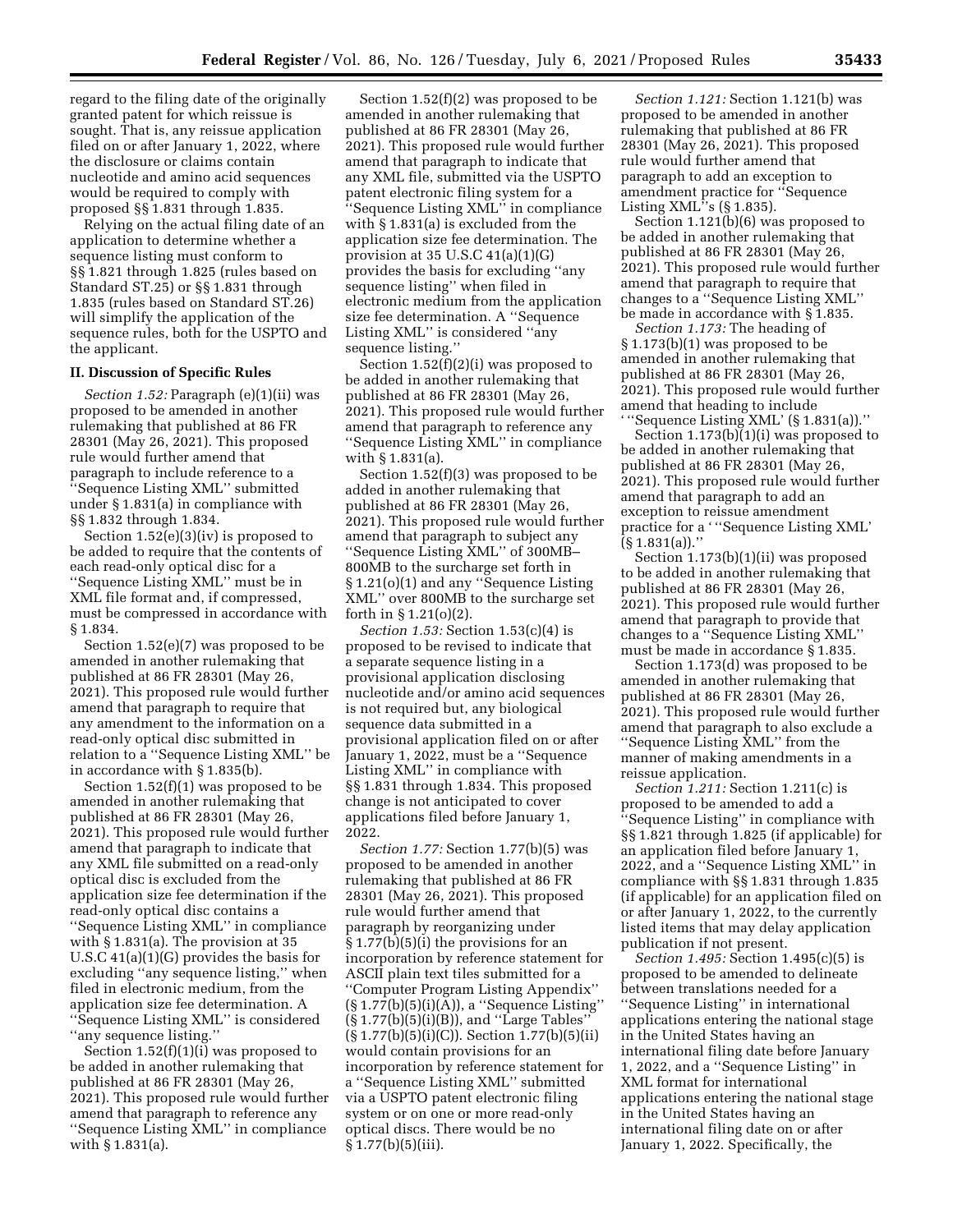proposed amendment indicates that a ''Sequence Listing'' need not be translated for national stage entry if the ''Sequence Listing'' complies with PCT Rule 12.1(d) and the description complies with PCT Rule 5.2(b) for applications having an international filing date before January 1, 2022. However, the proposed amendment indicates that a ''Sequence Listing'' in XML format must be translated for national stage entry if a ''Sequence Listing'' in XML format was submitted in an international application with non-English language values for the invention title and/or any languagedependent free text qualifiers and has an international filing date on or after January 1, 2022.

*Section 1.530:* The heading of § 1.530(d)(1) was proposed to be amended in another rulemaking that published at 86 FR 28301 (May 26, 2021). This proposed rule would further amend that heading to include ' ''Sequence Listing XML' (§ 1.831(a)).''

Section 1.530(d)(1)(i) was proposed to be added in another rulemaking that published at 86 FR 28301 (May 26, 2021). This proposed rule would further amend that paragraph to add an exception to reexamination amendment practice for a ' ''Sequence Listing XML' (§ 1.831(a)).''

Section 1.530(d)(1)(ii) was proposed to be added in another rulemaking that published at 86 FR 28301 (May 26, 2021). This proposed rule would further amend that paragraph to provide that changes to a ''Sequence Listing XML'' must be made in accordance with § 1.835.

*Section 1.704:* Section 1.704(f) is proposed to be amended to add a 'Sequence Listing XML" in compliance with §§ 1.831 through 1.835 (if applicable) to the list of items that are required for an application filed under 35 U.S.C. 111(a) to be in condition for examination for purposes of calculating a reduction in patent term adjustment. The amendment also proposes to add a ''Sequence Listing XML'' in compliance with §§ 1.831 through 1.835 (if applicable) to the list of items that must be submitted in an international application for such an application to be in condition for examination when the application has entered the national stage as defined in § 1.491(b). Lastly, the rule is also proposed to be amended to add a ''Sequence Listing XML'' in compliance with §§ 1.831 through 1.835 (if applicable) to the current list of items for which an application is considered to be in compliance, for purposes of determining a patent term adjustment reduction, on the filing date of the latest reply (if any) correcting the papers,

drawings, or sequence listing that is prior to the date of mailing of either an action under 35 U.S.C. 132 or a notice of allowance under 35 U.S.C. 151, whichever occurs first.

*Section 1.831:* Section 1.831 is proposed to be added to require that patent applications having disclosures of nucleotide and amino acid sequences, as those terms are defined in the rule, must contain, as a separate part of the disclosure, a ''Sequence Listing XML'' for patent applications having a filing date on or after January 1, 2022.

Section 1.831(a) is proposed to be added to specify that the ''Sequence Listing XML'' uses the symbols and format in accordance with the requirements of §§ 1.832 through 1.834.

Section 1.831(b)(1) and (2) are proposed to be added to define the nucleotide and amino acid sequences that are encompassed by the rule for which a ''Sequence Listing XML'' is needed. Specifically, nucleotide and/or amino acid sequences as used in these proposed rules encompass: An unbranched sequence or linear region of a branched sequence containing four or more specifically defined amino acids, wherein the amino acids form a single peptide backbone or an unbranched sequence or linear region of a branched sequence of 10 or more specifically defined nucleotides, wherein adjacent nucleotides are joined by: A 3' to 5' (or 5' to 3') phosphodiester linkage or, for nucleotide analogs, any chemical bond that results in an arrangement of adjacent nucleobases that mimics the arrangement of nucleobases in naturally occurring nucleic acids.

Section 1.831(c) is proposed to be added to state that, where the description or claims of a patent application discuss a sequence that is set forth in the ''Sequence Listing XML'' in accordance with paragraph (a) of this section, reference must be made to the sequence by use of the sequence identifier, preceded by SEQ ID NO: Or the like in the text of the description or claims, even if the sequence is also embedded in the text of the description or claims of the patent application. The use of SEQ ID NO: Is preferred but including ''or the like'' is intended to ensure that a formalities notice is not sent when an application uses, for example, ''SEQ NO.'' or ''Seq. Id. No.'' or any similar identification of an amino acid or nucleotide sequence in the specification or claims where it is clear that a sequence from the ''Sequence Listing XML'' is shown in the specification or claims. In identifying the sequence in the description or claims, the numeric sequence identifier

from the ''Sequence Listing XML'' must be identifying the same sequence.

Section 1.831(d) is proposed to be added to define the expression ''enumeration of its residues,'' consistent with the definition in Paragraph 3(c) of WIPO Standard ST.26 itself (which is incorporated by reference herein).

Section 1.831(e) is proposed to be added to define the expression ''specifically defined,'' consistent with the definition in Paragraph 3(m) of WIPO Standard ST.26 (2020).

Section 1.831(f) is proposed to be added to define the expression ''amino acid,'' consistent with the definition in Paragraph 3(a) of WIPO Standard ST.26 (2020).

Section 1.831(g) is proposed to be added to define the expression ''modified amino acid,'' consistent with the definition in Paragraph 3(g) of WIPO Standard ST.26 (2020).

Section 1.831(h) is proposed to be added to define the expression ''nucleotide,'' consistent with Paragraphs 3(h) and 3(i) of WIPO Standard ST.26 (2020).

Section 1.831(i) is proposed to be added to define the expression "modified nucleotide," consistent with Paragraph 3(h) of WIPO Standard ST.26 (2020).

*Section 1.832:* Section 1.832 is proposed to be added to provide the manner in which a nucleotide and/or amino acid sequence is presented in the ''Sequence Listing XML'' part of a patent application having a filing date on or after January 1, 2022.

Section 1.832(a) is proposed to be added to define the requirements for representation of sequences in a ''Sequence Listing XML'' part of the application. Specifically, each nucleotide and/or amino acid sequence presented in the ''Sequence Listing XML'' must be assigned a separate sequence identifier, and the sequence identifiers must begin with the number 1, and increase sequentially by integers as defined in Paragraph 10 of WIPO Standard ST.26 (2020).

Section  $1.832(b)(1)$  through  $(4)$  are proposed to be added to define the requirements for representation of nucleotide sequence data in the ''Sequence Listing XML.'' Specifically, a nucleotide sequence must be represented in the manner described in Paragraphs 11–12 of WIPO Standard ST.26 (2020). All nucleotides, including nucleotide analogs, modified nucleotides, ''unknown'' nucleotides in a nucleotide sequence must be represented and described using symbols in the manner described in Paragraphs 13–19 and 21 of WIPO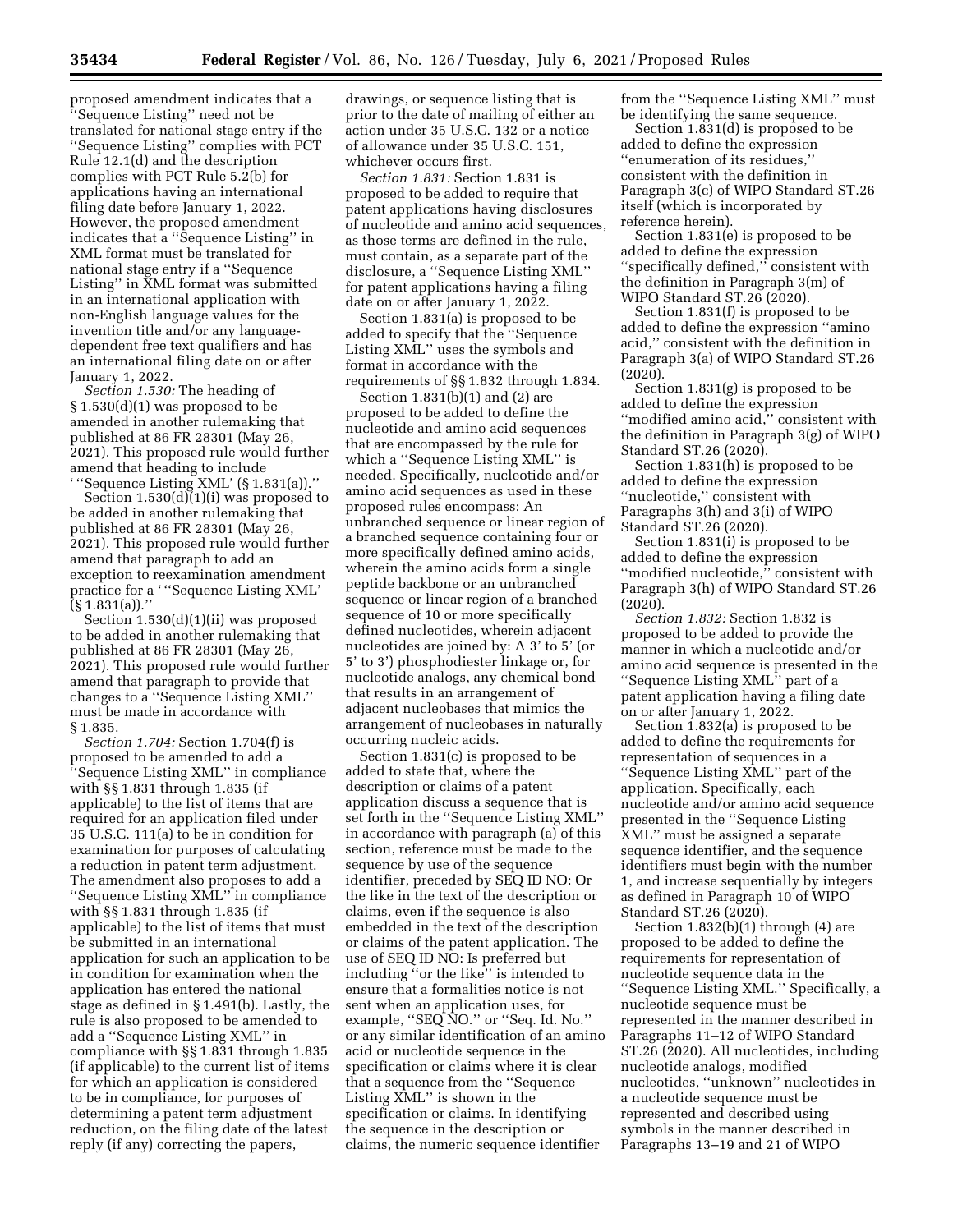Standard ST.26 (2020). For a region containing a known number of contiguous "a", "c", "g", "t", or "n" residues for which the same description applies, the entire region may be jointly described as provided in Paragraph 22 of WIPO Standard ST.26 (2020).

Section  $1.832(c)(1)$  through  $(4)$  are proposed to be added to define the requirements for representation of amino acid sequence data in the ''Sequence Listing XML.'' Specifically, an amino acid sequence must be represented in the manner described in Paragraphs 24–25 of WIPO Standard ST.26 (2020). All amino acids, including modified amino acids and ''unknown'' amino acids, in an amino acid sequence must be represented and described using symbols in the manner described in Paragraphs 24–30 and 32 of WIPO Standard ST.26 (2020). For a region containing a known number of contiguous ''X'' residues for which the same description applies, the entire region may be jointly described as provided in Paragraph 34 of WIPO Standard ST.26 (2020).

Section 1.832(d) is proposed to be added to define the manner in which a single continuous sequence, derived from one or more non-contiguous segments of a larger sequence, or from segments of different sequences, must be represented, as described in Paragraph 35 of WIPO Standard ST.26 (2020).

Section 1.832(e) is proposed to be added to define the manner in which a nucleotide and/or amino acid sequence that contains regions of specifically defined residues separated by one or more regions of contiguous "n" or "X" residues of specified length must be represented, as described in Paragraph 36 of WIPO Standard ST.26 (2020).

Section 1.832(f) is proposed to be added to define the manner in which nucleotide and/or amino acid sequence that contains regions of specifically defined residues separated by one or more gaps of an unknown or undisclosed number of residues must be represented, as described in Paragraph 37 of WIPO Standard ST.26 (2020).

*Section 1.833:* Section 1.833 is proposed to be added to describe the requirements for a ''Sequence Listing XML,'' which is required by § 1.831(a) for patent applications with a filing date on or after January 1, 2022, in order to comply with WIPO Standard ST.26 (2020).

Section 1.833(a) is proposed to be added to require that the ''Sequence Listing XML'' must be presented as a single XML 1.0 file and encoded using Unicode UTF–8.

Section 1.833(b)(1) is proposed to be added to require that the ''Sequence Listing XML'' must be valid according to the DTD as presented in Annex II of WIPO Standard ST.26 (2020).

Section 1.833(b)(2) is proposed to be added to require that a ''Sequence Listing XML'' must comply with the list of items enumerated in (i)–(v) which are found in WIPO Standard ST.26 (2020).

Section 1.833(b)(2)(i) is proposed to be added to require that the ''Sequence Listing XML'' contain an XML declaration as defined in WIPO Standard ST.26 (2020), Paragraph 39.

Section 1.833(b)(2)(ii) is proposed to be added to require that the ''Sequence Listing XML'' contain a document type declaration as defined in WIPO Standard ST.26 (2020), Paragraph 39.

Section 1.833(b)(2)(iii) is proposed to be added to require that the ''Sequence Listing XML'' contain a root element as defined in WIPO Standard ST.26 (2020), Paragraph 43.

Section 1.833(b)(2)(iv) is proposed to be added to require that the ''Sequence Listing XML'' contain a general information part that complies with WIPO Standard ST.26 (2020), Paragraphs 45, 47 and 48, as applicable.

Section 1.833(b)(2)(v) is proposed to be added to require that the ''Sequence Listing XML'' contain a sequence data part that complies with WIPO Standard ST.26 (2020), Paragraphs 50–55, 57–58, 60–69, 71–78, 80–87, 89–98 and 100, as applicable.

Section 1.833(b)(3) is proposed to be added to require that the ''Sequence Listing XML'' contains at least one InventionTitle element, as set forth in WIPO Standard ST.26 at Paragraphs 45 and 48, in the English language since English is required under § 1.52(b)(1)(ii).

Section 1.833(b)(4) is proposed to be added to require that an INSDQualifier\_ value element includes a value for that element in the English language for each language-dependent free text qualifier in the ''Sequence Listing XML,'' as required by § 1.52(b)(1)(ii), and where an INSDQualifier value element is defined in WIPO Standard ST.26 (2020), Paragraphs 76 and 85–88.

*Section 1.834:* Section 1.834 is proposed to be added to provide details on the form and format for nucleotide and/or amino acid sequence submissions as the ''Sequence Listing XML'' in patent applications filed on or after January 1, 2022.

Section 1.834(a) is proposed to be added to indicate that a ''Sequence Listing XML'' in Unicode UTF–8 created by any means (*e.g.,* text editors, nucleotide/amino acid sequence editors, or other custom computer programs) in accordance with §§ 1.831 through 1.833

must: (1) Have the following compatibilities: (i) Computer compatibility: PC or Mac®; and (ii) operating system compatibility (*e.g.,*  MS–DOS®, MS-Windows®, Mac OS®, or Unix<sup>®</sup>/Linux<sup>®</sup>); (2) be in XML format, where all permitted printable characters (including the space character) and nonprintable (control) characters are defined in Paragraph 40 of WIPO Standard ST.26 (2020); and (3) be named as  $*$  xml, where "\*" is one character or a combination of characters limited to upper- or lowercase letters, numbers, hyphens, and underscores and the name does not exceed 60 characters in total, excluding the extension. No spaces or other types of characters are permitted in the file name.

Section 1.834(b) is proposed to be added to require that the ''Sequence Listing XML'' must be in a single file containing the sequence information and be submitted either: (1) Electronically via the USPTO patent electronic filing system, where the file size must not exceed 100 MB and file compression is not permitted; or (2) on read-only optical disc(s) in compliance with § 1.52(e), where (i) a file that is not compressed must be contained on a single read-only optical disc, (ii) the file may be compressed using WinZip®, 7- Zip, or Unix®/Linux® Zip, (iii) a compressed file must not be selfextracting, and (iv) a compressed XML file that does not fit on a single readonly optical disc may be split into multiple file parts in accordance with the target read-only optical disc size and labeled in compliance with  $§ 1.52(e)(5)(vi).$ 

*Section 1.835:* Section 1.835 is proposed to be added to provide the requirements for submission of an amendment to add or replace a ''Sequence Listing XML'' for applications filed on or after January 1, 2022.

Section 1.835(a) is proposed to be added to require that any amendment to a patent application adding an initial submission of a ''Sequence Listing XML'' as required by § 1.831(a) after the application filing date must include: (1) A ''Sequence Listing XML'' file submitted either (i) via the USPTO patent electronic filing system or (ii) on a read-only optical disc in compliance with  $\S 1.52(e)$ ; (2) an instruction to amend the specification to include an incorporation by reference statement of the material in the ''Sequence Listing XML'' file, identifying the name of the file, the date of creation, and the size of the file in bytes (see § 1.77(b)(5)(ii)), except when submitted to the United States International Preliminary Examining Authority for an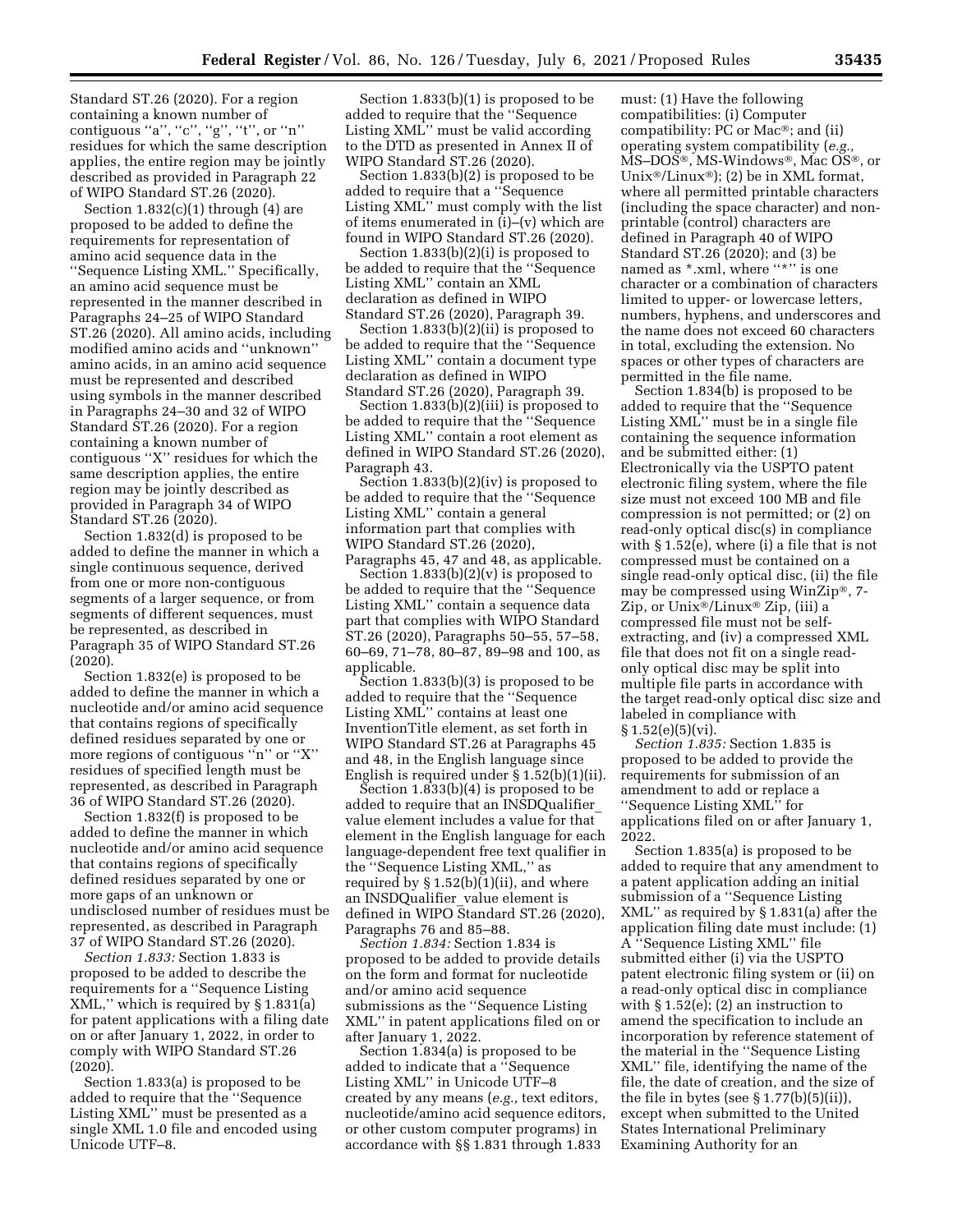international application; (3) a statement that indicates the basis for the amendment, with specific references to particular parts of the application as originally filed (specification, claims, drawings) for all sequence data in the ''Sequence Listing XML''; and (4) a statement that the ''Sequence Listing XML'' includes no new matter.

Section 1.835(b) is proposed to be added to require that any amendment adding to, deleting from or replacing sequence information in a ''Sequence Listing XML'' submitted as required by § 1.831(a) must include: (1) A replacement ''Sequence Listing XML'' containing the entire ''Sequence Listing XML,'' including any additions, deletions, or replacements of sequence information, and shall be submitted either (i) via the USPTO patent electronic filing system, or (ii) on a readonly optical disc, in compliance with § 1.52(e) labeled as ''REPLACEMENT MM/DD/YYYY'' (with the month, day, and year of creation indicated); (2) an instruction to amend the specification to include an incorporation by reference statement of the material in the replacement ''Sequence Listing XML'' file that identifies the name of the file, the date of creation, and the size of the file in bytes (see  $\S 1.77(b)(5)(ii)$ ), except when the replacement ''Sequence Listing XML'' is submitted to the United States International Preliminary Examining Authority for an international application; (3) a statement that identifies the location of all additions, deletions or replacements of sequence information relative to the replaced ''Sequence Listing XML''; (4) a statement that indicates the support for the additions, deletions or replacements of the sequence information, with specific references to particular parts of the application as originally filed (specification, claims, drawings) for all amended sequence data in the replacement ''Sequence Listing XML''; and (5) a statement that the replacement ''Sequence Listing XML'' includes no new matter.

Section 1.835(c) is proposed to be added to require that the specification of a complete application with a ''Sequence Listing XML'' as required under § 1.831(a) present on the application filing date but without an incorporation by reference of the material contained in the ''Sequence Listing XML'' file must be amended to contain a separate paragraph incorporating by reference the material contained in the ''Sequence Listing XML'' file, in accordance with § 1.77(b)(5)(ii), except for international applications.

Section 1.835(d)(1) is proposed to be added to provide that when any of the requirements of §§ 1.831 through 1.834 is not satisfied in an application under 35 U.S.C. 111(a) or in a national stage application under 35 U.S.C. 371, the applicant will be notified and given a period of time within which to comply with such requirements in order to prevent abandonment of the application. The proposed rule indicates that subject to  $\S 1.835(d)(2)$ , any amendment to add or replace a ''Sequence Listing XML'' in reply to a requirement under this paragraph must be submitted in accordance with the requirements of § 1.835(a) through (c).

Section 1.835(d)(2) is proposed to be added to explicitly provide that compliance with  $\S$  1.835(a) through (c) is not required for submission of a ''Sequence Listing XML'' that is solely an English translation of a previously submitted ''Sequence Listing XML'' that contains non-English values for the invention title (as per § 1.833(b)(3)) and/ or any language-dependent free text elements (as per § 1.833(b)(4)). The required submission will be a translated ''Sequence Listing XML'' in compliance with §§ 1.831 through 1.834. Updated values for attributes in the root element  $(\S 1.833(b)(2)(iii))$  or elements of the general information part  $(\S 1.833(b)(2)(iv))$  are not considered amendments for purposes of complying with § 1.835(a) through (c). Even though §§ 1.52(b)(1)(ii) and 1.495(c)(1)(i) require a translation for applications filed under 111(a) and for those entering the national stage, respectively, this proposed rule makes explicit that when a translated ''Sequence Listing XML'' is provided as a reply to a notice that the ''Sequence Listing XML'' contains non-English values for the invention title and/or any language-dependent free text elements, and the translation does not include deletions, additions or replacement of sequence information, the translated ''Sequence Listing XML'' need not comply with the requirements for an amended ''Sequence Listing XML'' as set forth in § 1.835(a) through (c).

Section 1.835(e) is proposed to be added to provide that when any of the requirements of §§ 1.831 through 1.834 are not satisfied at the time of filing an international application under the PCT where the application is to be searched by the United States International Searching Authority or examined by the United States International Preliminary Examining Authority, the applicant may be sent a notice calling for compliance with the requirements within a prescribed time period. Under PCT Rule 13*ter,* applicant can provide, in reply to

such a requirement or otherwise, a sequence listing which is a ''Sequence Listing XML'' in accordance with § 1.831(a). The ''Sequence Listing XML'' must be accompanied by a statement that the information recorded does not go beyond the disclosure in the international application as filed. It must also be accompanied by the late furnishing fee set forth in § 1.445(a)(5). If the applicant fails to timely provide the required ''Sequence Listing XML, '' the United States International Searching Authority shall search only to the extent that a meaningful search can be performed without the ''Sequence Listing XML,'' and the United States International Preliminary Examining Authority shall examine only to the extent that a meaningful examination can be performed without the ''Sequence Listing XML.''

Section 1.835(f) is proposed to be added to provide that any appropriate amendments to the ''Sequence Listing XML'' in a patent (*e.g.,* by reason of reissue, reexamination, or certificate of correction) must comply with the requirements of paragraph (b) of this section.

*Section 1.839:* Section 1.839 is proposed to be added to provide the location of WIPO Standard ST.26 (2020) that is being incorporated by reference.

## **III. Rulemaking Considerations**

*A. Administrative Procedure Act:* The changes proposed in this rulemaking involve rules of agency practice and procedure, and/or interpretive rules. See *Bachow Commc'ns Inc.* v. *FCC,* 237 F.3d 683, 690 (D.C. Cir. 2001) (rules governing an application process are procedural under the Administrative Procedure Act); *Inova Alexandria Hosp.*  v. *Shalala,* 244 F.3d 342, 350 (4th Cir. 2001) (rules for handling appeals are procedural where they do not change the substantive standard for reviewing claims); *Nat'l Org. of Veterans' Advocates* v. *Sec'y of Veterans Affairs,*  260 F.3d 1365, 1375 (Fed. Cir. 2001) (rule that clarifies interpretation of a statute is interpretive).

Accordingly, prior notice and opportunity for public comment for the changes proposed in this rulemaking are not required pursuant to 5 U.S.C. 553(b) or (c), or any other law. See *Cooper Techs. Co.* v. *Dudas,* 536 F.3d 1330, 1336–37 (Fed. Cir. 2008) (stating that 5 U.S.C. 553, and thus 35 U.S.C. 2(b)(2)(B), do not require notice and comment rulemaking for ''interpretative rules, general statements of policy, or rules of agency organization, procedure, or practice'' (quoting 5 U.S.C. 553(b)(A))). However, the USPTO has chosen to seek public comment before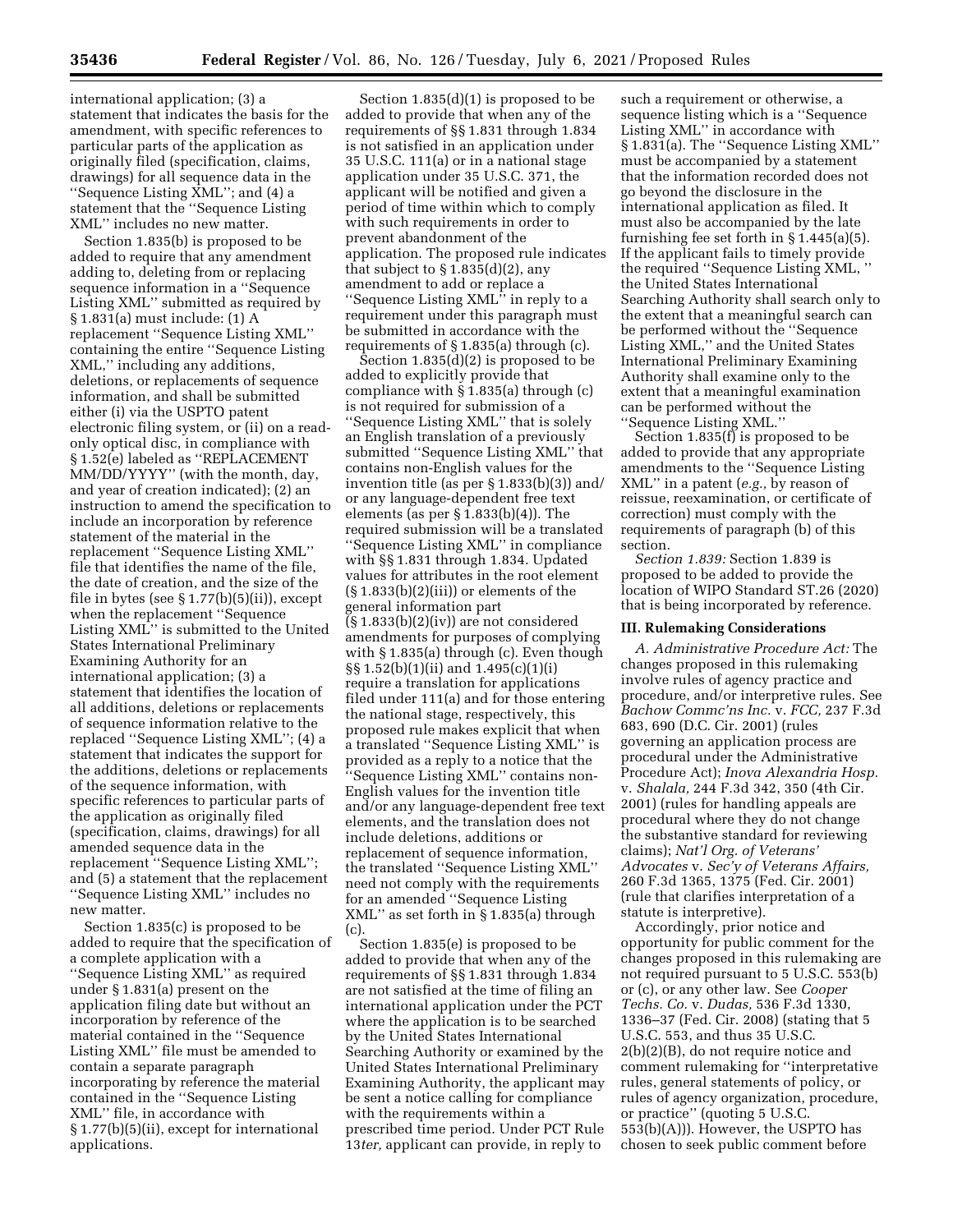implementing the rule to benefit from the public's input.

*B. Regulatory Flexibility Act:* Under the Regulatory Flexibility Act (5 U.S.C. 601 *et seq.*), whenever an agency is required by 5 U.S.C. 553 (or any other law) to publish a notice of proposed rulemaking (NPRM), the agency must prepare and make available for public comment an Initial Regulatory Flexibility Analysis, unless the agency certifies under 5 U.S.C. 605(b) that the proposed rule, if implemented, will not have a significant economic impact on a substantial number of small entities. 5 U.S.C. 603, 605.

For the reasons set forth herein, the Senior Counsel for Regulatory and Legislative Affairs of the USPTO has certified to the Chief Counsel for Advocacy of the Small Business Administration that this rule will not have a significant economic impact on a substantial number of small entities. See 5 U.S.C. 605(b).

The USPTO proposes to amend the rules of practice to require submission of biological sequence data in eXtensible Markup Language where the rules of practice incorporate by reference WIPO Standard ST.26, ''Recommended Standard for the Presentation of Nucleotide and Amino Acid Sequence Listings Using XML (eXtensible Markup Language)'' as disclosed in the WIPO Handbook on Industrial Property Information and Documentation.

This rulemaking would make more technical data associated with biotechnology inventions available to the public because the new rules of practice based on WIPO Standard ST.26 (2020) provide for enhanced biological sequence data related to disclosures of nucleotides and amino acids in patent applications. WIPO Standard ST.26 provides clear rules as to what must be included in a sequence listing and how sequences must be represented, for example, standardization of representation of modified nucleic acids and amino acids as well as variants derived from primary sequences. WIPO Standard ST.26 contains a guidance document that demonstrates the requirement for inclusion and representation of biological sequence data. As a result, patent applicants will have a clearer understanding as to the requirements and presentation of biological sequence data in a compliant sequence listing under WIPO Standard ST.26. Additionally, since WIPO Standard ST.26 only allows XML format, applicants will not be burdened or confused with the requirements of filing a sequence listing in paper or PDF format, and IPOs will not be burdened

with processing paper sequence listings and performing necessary checks on the contents of the paper documents. This rulemaking's proposed changes are largely procedural in nature, and do not impose any additional requirements or fees on applicants. For the foregoing reasons, the changes proposed in this NPRM will not have a significant economic impact on a substantial number of small entities.

*C. Executive Order 12866 (Regulatory Planning and Review):* This rulemaking has been determined to be not significant for purposes of Executive Order 12866 (Sept. 30, 1993).

*D. Executive Order 13563 (Improving Regulation and Regulatory Review):* The USPTO has complied with Executive Order 13563 (Jan. 18, 2011). Specifically, to the extent feasible and applicable, the USPTO has (1) reasonably determined that the benefits of the rule justify its costs; (2) tailored the rule to impose the least burden on society consistent with obtaining the agency's regulatory objectives; (3) selected a regulatory approach that maximizes net benefits; (4) specified performance objectives; (5) identified and assessed available alternatives; (6) involved the public in an open exchange of information and perspectives among experts in relevant disciplines, affected stakeholders in the private sector, and the public as a whole, and provided online access to the rulemaking docket; (7) attempted to promote coordination, simplification, and harmonization across government agencies and identified goals designed to promote innovation; (8) considered approaches that reduce burdens while maintaining flexibility and freedom of choice for the public; and (9) ensured the objectivity of scientific and technological information and processes.

*E. Executive Order 13132 (Federalism):* This rulemaking does not contain policies with federalism implications sufficient to warrant preparation of a Federalism Assessment under Executive Order 13132 (Aug. 4, 1999).

*F. Executive Order 13175 (Tribal Consultation):* This rulemaking will not (1) have substantial direct effects on one or more Indian tribes; (2) impose substantial direct compliance costs on Indian tribal governments; or (3) preempt tribal law. Therefore, a tribal summary impact statement is not required under Executive Order 13175 (Nov. 6, 2000).

*G. Executive Order 13211 (Energy Effects):* This rulemaking is not a significant energy action under Executive Order 13211 because this

rulemaking is not likely to have a significant adverse effect on the supply, distribution, or use of energy. Therefore, a Statement of Energy Effects is not required under Executive Order 13211 (May 18, 2001).

*H. Executive Order 12988 (Civil Justice Reform):* This rulemaking meets applicable standards to minimize litigation, eliminate ambiguity, and reduce burden as set forth in sections 3(a) and 3(b)(2) of Executive Order 12988 (Feb. 5, 1996).

*I. Executive Order 13045 (Protection of Children):* This rulemaking does not concern an environmental risk to health or safety that may disproportionately affect children under Executive Order 13045 (Apr. 21, 1997).

*J. Executive Order 12630 (Taking of Private Property):* This rulemaking will not effect a taking of private property or otherwise have taking implications under Executive Order 12630 (Mar. 15, 1988).

*K. Congressional Review Act:* Under the Congressional Review Act provisions of the Small Business Regulatory Enforcement Fairness Act of 1996 (5 U.S.C. 801 *et seq.*), prior to issuing any final rule, the USPTO will submit a report containing the final rule and other required information to the United States Senate, the United States House of Representatives, and the Comptroller General of the Government Accountability Office. The changes in this rulemaking are not expected to result in an annual effect on the economy of \$100 million or more, a major increase in costs or prices, or significant adverse effects on competition, employment, investment, productivity, innovation, or the ability of United States-based enterprises to compete with foreign-based enterprises in domestic and export markets. Therefore, this rulemaking is not expected to result in a ''major rule'' as defined in 5 U.S.C. 804(2).

*L. Unfunded Mandates Reform Act of 1995:* The changes set forth in this rulemaking do not involve a Federal intergovernmental mandate that will result in the expenditure by State, local, and tribal governments, in the aggregate, of \$100 million (as adjusted) or more in any one year, or a Federal private sector mandate that will result in the expenditure by the private sector of \$100 million (as adjusted) or more in any one year, and will not significantly or uniquely affect small governments. Therefore, no actions are necessary under the provisions of the Unfunded Mandates Reform Act of 1995. See 2 U.S.C. 1501 *et seq.* 

*M. National Environmental Policy Act of 1969:* This rulemaking will not have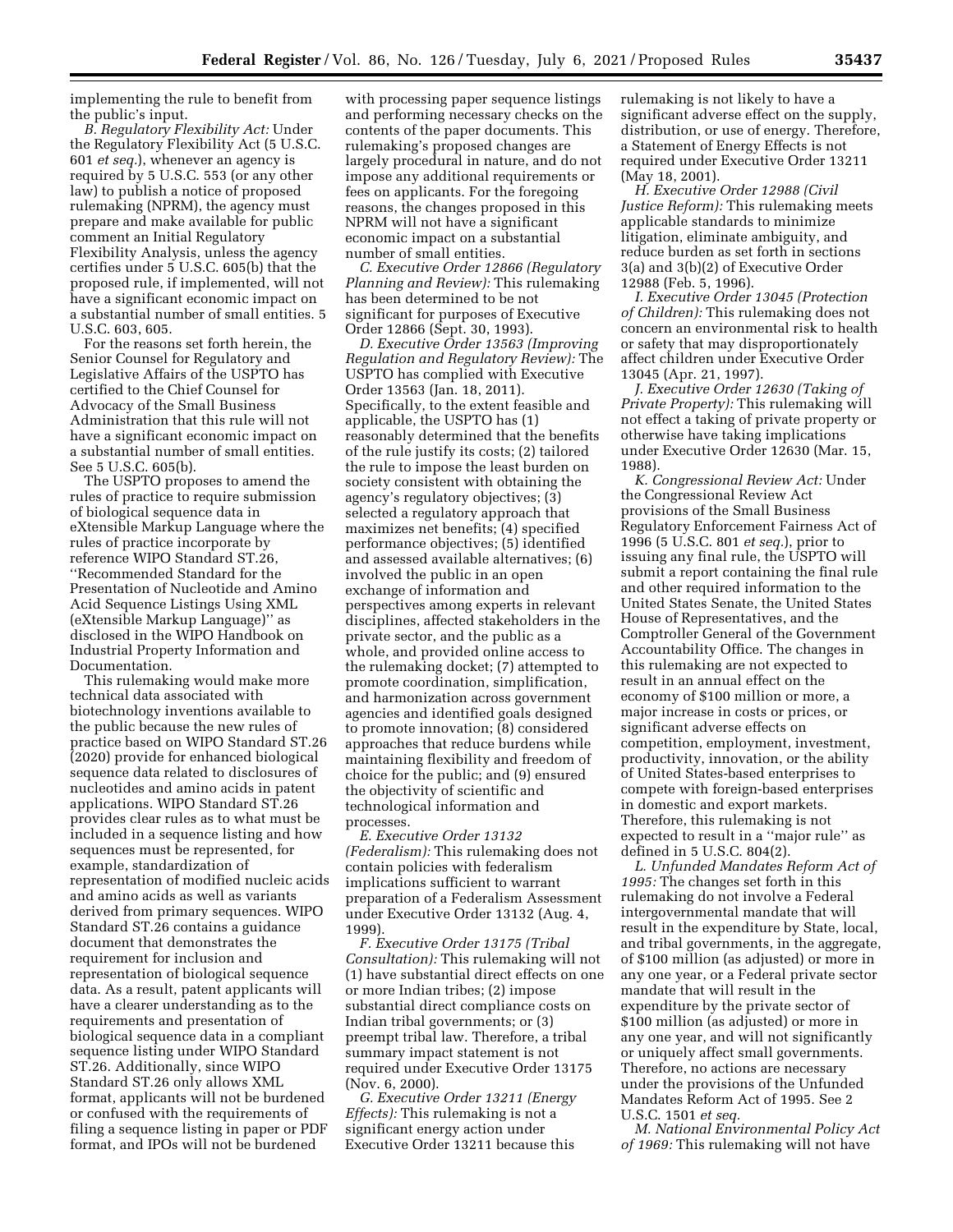any effect on the quality of the environment and is thus categorically excluded from review under the National Environmental Policy Act of 1969. See 42 U.S.C. 4321 *et seq.* 

*N. National Technology Transfer and Advancement Act of 1995:* The requirements of section 12(d) of the National Technology Transfer and Advancement Act of 1995 (15 U.S.C. 272 note) are not applicable because this rulemaking does not contain provisions that involve the use of technical standards.

*O. Paperwork Reduction Act of 1995:*  The Paperwork Reduction Act of 1995 (44 U.S.C. 3501–3549) requires that the USPTO consider the impact of paperwork and other information collection burdens imposed on the public. In accordance with section 3507(d) of the Paperwork Reduction Act of 1995, the majority of the paperwork and other information collection burdens discussed in this proposed rule have already been approved under the following Office of Management and Budget (OMB) Control Numbers: 0651– 0024 (Sequence Listing), 0651–0031 (Patent Processing), 0651–0032 (Initial Patent Applications), and 0651–0064 (Patent Reexaminations and Supplemental Examinations).

Modifications to 0651–0024 because of this proposed rulemaking will be submitted to OMB for approval prior to this rule becoming effective. Modifications include the removal of the Sequence Listing in Application (paper), which will result in a reduction in burden associated with this information collection. The USPTO estimates that this information collection's annual burden will decrease by 5,000 responses and 30,000 burden hours. These burden estimates are based on the current OMB approved burdens (response volumes) associated with this information collection, which may be different from any forecasts mentioned in other parts of this proposed rule.

The changes discussed in this proposed rule do not affect the information collection requirements or burdens associated with 0651–0031, 0651–0032 and 0651–0064 listed above; therefore, the USPTO does not plan to take any additional actions on these information collections as a result of this rulemaking. Notwithstanding any other provision of law, no person is required to respond to, nor shall a person be subject to a penalty for failure to comply with, a collection of information subject to the requirements of the Paperwork Reduction Act unless that collection of information has a currently valid OMB control number.

*P. E-Government Act Compliance:*  The USPTO is committed to compliance with the E-Government Act to promote the use of the internet and other information technologies, to provide increased opportunities for citizen access to Government information and services, and for other purposes.

### **List of Subjects in 37 CFR Part 1**

Administrative practice and procedure, Biologics, Courts, Freedom of information, Incorporation by reference, Inventions and patents, Reporting and recordkeeping requirements, Small businesses.

For the reasons stated in the preamble and under the authority contained in 35 U.S.C. 2, as amended, the USPTO proposes to further amend 37 CFR part 1 (as proposed to be amended at 86 FR 28301 (May 26, 2021)) as follows:

# **PART 1—RULES OF PRACTICE IN PATENT CASES**

■ 1. The authority citation for 37 CFR part 1 continues to read as follows:

**Authority:** 35 U.S.C. 2(b)(2), unless otherwise noted.

■ 2. Section 1.52 is amended by:

 $\blacksquare$  a. Revising paragraph (e)(1)(ii);

■ b. Removing the period at the end of paragraph (e)(3)(iii) and adding ''; and'' in its place;

■ c. Adding paragraph (e)(3)(iv); and  $\blacksquare$  d. Revising paragraphs (e)(7), (f)(1)

introductory text,  $(f)(1)(i)$ ,  $(f)(2)$ introductory text,  $(f)(2)(i)$ , and  $(f)(3)$ .

The revisions and addition read as follows:

## **§ 1.52 Language, paper, writing, margins, read-only optical disc specifications.**

- \* \* \* \* \*
	- (e) \* \* \*

 $(1) * * * *$ 

(ii) A ''Sequence Listing'' (submitted under § 1.821(c) in compliance with § 1.824) or a ''Sequence Listing XML'' (submitted under § 1.831(a) in compliance with §§ 1.832 through 1.834); or

(3) \* \* \*

(iv) The contents of each read-only optical disc for a ''Sequence Listing XML'' must be in XML file format, and if compressed, must be compressed in accordance with § 1.834.

\* \* \* \* \* (7) Any amendment to the information on a read-only optical disc must be by way of a replacement readonly optical disc, in compliance with § 1.58(g) for ''Large Tables,'' § 1.96(c)(5) for a ''Computer Program Listing Appendix,'' § 1.825(b) for a ''Sequence

Listing'' or Computer Readable Form (CRF) of a ''Sequence Listing,'' and § 1.835(b) for a ''Sequence Listing XML.''

- \* \* \* \* \*
	- (f) \* \* \*

(1) *Submission on read-only optical discs.* The application size fee required by § 1.16(s) or § 1.492(j), for an application component submitted in part on a read-only optical disc in compliance with paragraph (e) of this section, shall be determined such that each three kilobytes of content submitted on a read-only optical disc shall be counted as a sheet of paper. Excluded from this determination is any ASCII plain text file or any XML file (as applicable) submitted on a read-only optical disc under paragraph (e) of this section containing:

(i) Any ''Sequence Listing'' or CRF of a ''Sequence Listing'' in compliance with § 1.821(c) or (e), or any ''Sequence Listing XML'' in compliance with § 1.831(a); or

\* \* \* \* \* (2) *Submission via the USPTO patent electronic filing system.* The application size fee required by § 1.16(s) or § 1.492(j), for an application submitted in whole or in part via the USPTO patent electronic filing system, shall be determined such that the paper size equivalent will be considered to be 75% of the number of sheets of paper present in the specification and drawings of the application when entered into the Office records after being rendered by the USPTO patent electronic filing system. Excluded from this determination is any ASCII plain text file or any XML file (as applicable) submitted via the USPTO patent electronic filing system containing:

(i) Any ''Sequence Listing'' or CRF of a ''Sequence Listing,'' in compliance with § 1.821(c) or (e) or any ''Sequence Listing XML'' in compliance with § 1.831(a); or

\* \* \* \* \* (3) *Oversized submission.* Any submission of a ''Sequence Listing'' in electronic form or a ''Sequence Listing XML'' of 300 MB–800 MB filed in an application under 35 U.S.C. 111 or 371 will be subject to the fee set forth in § 1.21(o)(1). Any submission of a ''Sequence Listing'' in electronic form or a ''Sequence Listing XML'' that exceeds 800 MB filed in an application under 35 U.S.C. 111 or 371 will be subject to the fee set forth in  $\S 1.21(0)(2)$ .

■ 3. Section 1.53 is amended by revising paragraph (c)(4) to read as follows:

**§ 1.53 Application number, filing date, and completion of application.** 

\* \* \* \* \*

<sup>\* \* \* \* \*</sup>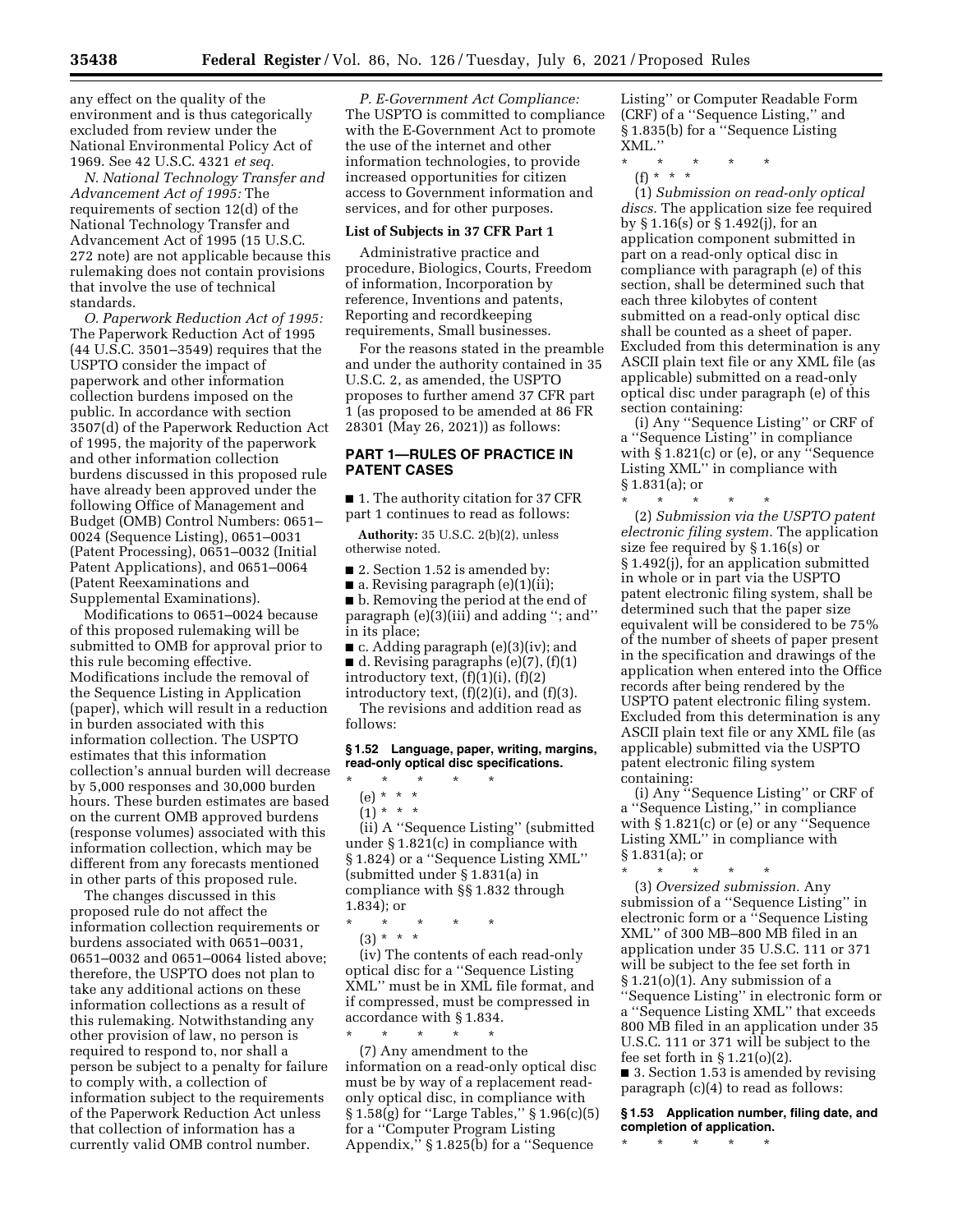$(c) * * * *$ 

(4) A provisional application is not entitled to the right of priority under 35 U.S.C. 119, 365(a), or 386(a) or § 1.55, or to the benefit of an earlier filing date under 35 U.S.C. 120, 121, 365(c), or 386(c) or § 1.78 of any other application. No claim for priority under 35 U.S.C. 119(e) or § 1.78(a) may be made in a design application based on a provisional application. A provisional application disclosing nucleotide and/or amino acid sequences is not required to include a separate sequence listing; however, if submitted in a provisional application filed on or after January 1, 2022, any submission of biological sequence data must be a ''Sequence Listing XML'' in compliance with §§ 1.831 through 1.834.

\* \* \* \* \* ■ 4. Section 1.77 is amended by revising paragraph (b)(5) to read as follows:

## **§ 1.77 Arrangement of application elements.**

\* \* \* \* \* (b) \* \* \*

(5) An incorporation by reference statement regarding the material on the:

(i) One or more ASCII plain text files, submitted via the USPTO patent electronic filing system or on one or more read-only optical discs (see § 1.52(e)(8)), identifying the names of each file, the date of creation of each file, and the size of each file in bytes, for the following document types:

(A) A ''Computer Program Listing Appendix'' (see § 1.96(c));

(B) A ''Sequence Listing'' (see  $§ 1.821(c)$ ; or

(C) ''Large Tables'' (see § 1.58(c)). (ii) eXtensible Markup Language (XML) file of the Sequence Listing (''Sequence Listing XML''), submitted via an USPTO patent electronic filing system or on one or more read-only optical discs (see § 1.52(e)(8)), identifying the names of each file, the date of creation of each file, and the size of each file in bytes  $(\S 1.831(a))$ .

\* \* \* \* \* ■ 5. Section 1.121 is amended by revising paragraphs (b) introductory text and (b)(6) read as follows:

# **§ 1.121 Manner of making amendments in applications.**

\* \* \* \* \* (b) *Specification.* Amendments to the specification, other than the claims, ''Large Tables'' (§ 1.58(c)), a ''Computer Program Listing Appendix'' (§ 1.96(c)(5) and (7)), a ''Sequence Listing'' or CRF (§ 1.825), or ''Sequence Listing XML''s (§ 1.835), must be made by adding, deleting, or replacing a paragraph, by replacing a section, or by a substitute

specification, in the manner specified in this section. \* \* \* \* \*

(6) ''*Large Tables,*'' *a* ''*Computer Program Listing Appendix,*'' *a*  ''*Sequence Listing,*'' *or a* ''*Sequence*  Listing XML." Changes to "Large Tables,'' a ''Computer Program Listing Appendix,'' a ''Sequence Listing,'' or a ''Sequence Listing XML'' must be made in accordance with § 1.58(g) for ''Large Tables,"  $\S 1.96(c)(5)$  for a "Computer" Program Listing Appendix,'' § 1.825 for a ''Sequence Listing,'' and § 1.835 for a ''Sequence Listing XML.'' \* \* \* \* \*

■ 6. Section 1.173 is amended by revising paragraphs (b)(1) and (d) introductory text to read as follows:

# **§ 1.173 Reissue specification, drawings, and amendments.**

\* \* \* \* \*

(b) \* \* \* (1) *Specification other than the claims,* ''*Large Tables*'' *(§ 1.58(c)), a*  ''*Computer Program Listing Appendix*'' *(§ 1.96(c)), a* ''*Sequence Listing*'' *(§ 1.821(c)) or a* ''*Sequence Listing XML*'' *(§ 1.831(a)).* (i) Changes to the specification, other than to the claims, ''Large Tables'' (§ 1.58(c)), a ''Computer Program Listing Appendix'' (§ 1.96(c)), a ''Sequence Listing'' (§ 1.821(c)) or a ''Sequence Listing XML'' (§ 1.831(a)), must be made by submission of the entire text of an added or rewritten paragraph, including markings pursuant to paragraph (d) of this section, except that an entire paragraph may be deleted by a statement deleting the paragraph, without presentation of the text of the paragraph. The precise point in the specification where any added or rewritten paragraph is located must be identified.

(ii) Changes to ''Large Tables,'' a ''Computer Program Listing Appendix,'' a ''Sequence Listing,'' or a ''Sequence Listing XML'' must be made in accordance with § 1.58(g) for ''Large Tables,'' § 1.96(c)(5) for a ''Computer Program Listing Appendix,'' § 1.825 for a ''Sequence Listing,'' and § 1.835 for a ''Sequence Listing XML''.

\* \* \* \* \* (d) *Changes shown by markings.* Any changes relative to the patent being reissued that are made to the specification, including the claims but excluding ''Large Tables,'' a ''Computer Program Listing Appendix,'' a ''Sequence Listing,'' or a ''Sequence Listing XML'', upon filing or by an amendment paper in the reissue application, must include the following markings:

\* \* \* \* \*

■ 7. Section 1.211 is amended by revising paragraph (c) to read as follows;

# **§ 1.211 Publication of applications.**

\* \* \* \* \* (c) An application filed under 35 U.S.C. 111(a) will not be published until it includes the basic filing fee (§ 1.16(a) or (c)) and any English translation required by § 1.52(d). The Office may delay publishing any application until it includes any application size fee required by the Office under § 1.16(s) or § 1.492(j), a specification having papers in compliance with § 1.52 and an abstract (§ 1.72(b)), drawings in compliance with § 1.84, a ''Sequence Listing'' in compliance with §§ 1.821 through 1.825 (if applicable) for an application filed before January 1, 2022, a ''Sequence Listing XML'' in compliance with §§ 1.831 through 1.835 (if applicable) for an application filed on or after January 1, 2022, and the inventor's oath or declaration or application data sheet containing the information specified in § 1.63(b). \* \* \* \* \*

■ 8. Section 1.495 is amended by revising paragraph (c)(5) to read as follows:

# **§ 1.495 Entering the national stage in the United States of America.**

- \* \* \* \* \*
	- (c) \* \* \*

(5) Translations of a ''Sequence Listing:'' For international applications having an international filing date before January 1, 2022, a ''Sequence Listing'' need not be translated if the ''Sequence Listing'' complies with PCT Rule 12.1(d) and the description complies with PCT Rule 5.2(b). For international applications having an international filing date on or after January 1, 2022, for purposes of paragraph (c)(1)(i) of this section, an English translation is required for any ''Sequence Listing'' in XML format containing non-English language values for the invention title/and or any language-dependent free text qualifiers in accordance with §§ 1.831 through 1.834.

\* \* \* \* \*

■ 9. Section 1.530 is amended by revising paragraph (d)(1) to read as follows:

**§ 1.530 Statement by patent owner in** *ex parte* **reexamination; amendment by patent owner in** *ex parte* **or** *inter partes*  **reexamination; inventorship change in** *ex parte* **or** *inter partes* **reexamination.** 

- \* \* \* \* \*
	- (d) \* \* \*

(1) *Specification other than the claims,* ''*Large Tables*'' *(§ 1.58(c)), a*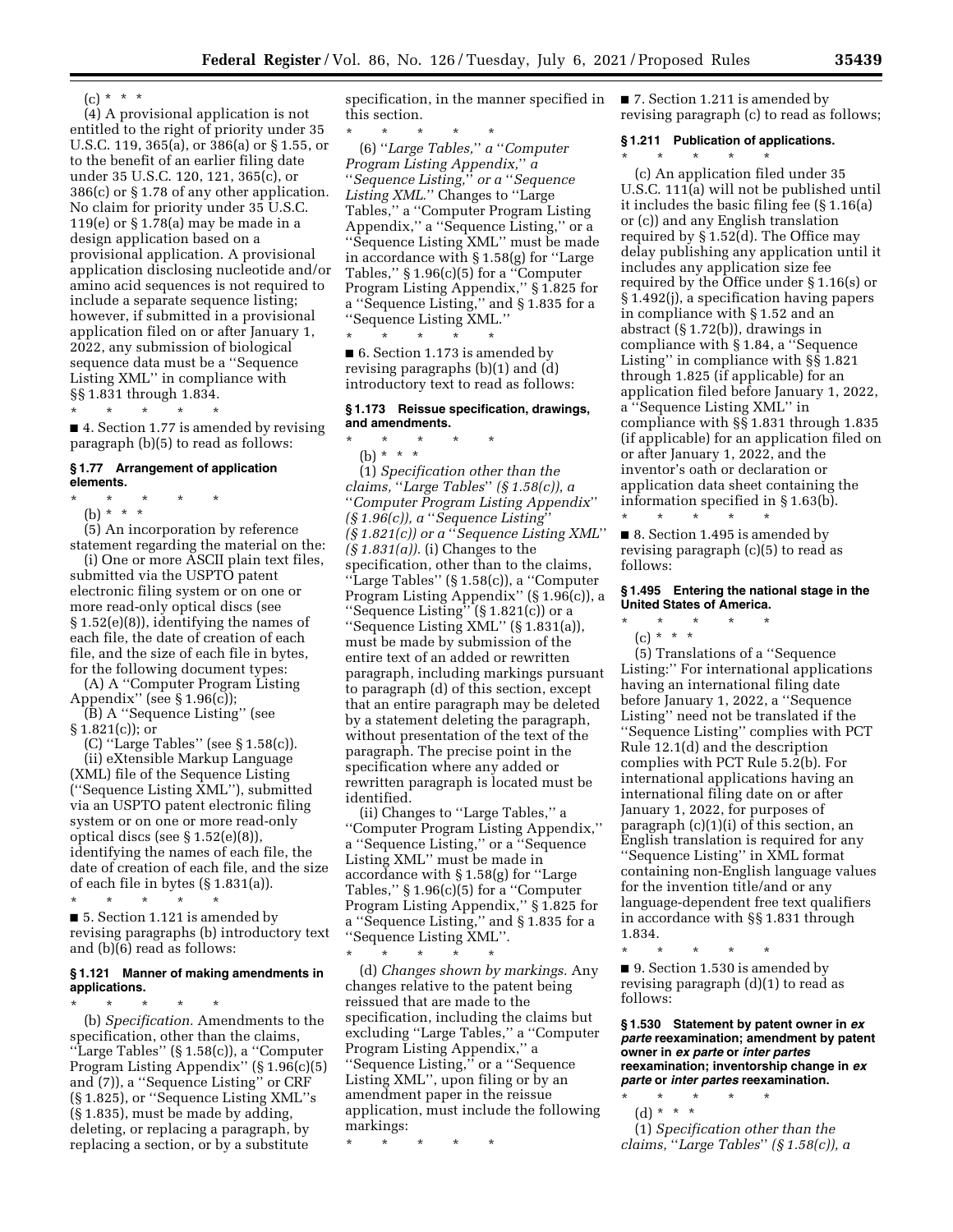''*Computer Program Listing Appendix*'' *(§ 1.96(c)), a* ''*Sequence Listing*'' *(§ 1.821(c)) or a* ''*Sequence Listing XML (§ 1.831(a)).* (i) Changes to the specification, other than to the claims, ''Large Tables'' (§ 1.58(c)), a ''Computer Program Listing Appendix'' (§ 1.96(c)), a ''Sequence Listing'' (§ 1.821(c)), or a ''Sequence Listing XML'' (§ 1.831(a)), must be made by submission of the entire text of an added or rewritten paragraph, including markings pursuant to paragraph (f) of this section, except that an entire paragraph may be deleted by a statement deleting the paragraph, without presentation of the text of the paragraph. The precise point in the specification where any added or rewritten paragraph is located must be identified.

(ii) Changes to ''Large Tables,'' a ''Computer Program Listing Appendix,'' a ''Sequence Listing,'' or a ''Sequence Listing XML'' must be made, in accordance with § 1.58(g) for ''Large Tables,'' § 1.96(c)(5) for a ''Computer Program Listing Appendix,'' § 1.825 for a ''Sequence Listing,'' and § 1.835 for a ''Sequence Listing XML.''

\* \* \* \* \* ■ 10. Section 1.704 is amended by revising paragraph (f) to read as follows:

## **§ 1.704 Reduction of period of adjustment of patent term.**

\* \* \* \* \*

(f) An application filed under 35 U.S.C. 111(a) is in condition for examination when the application includes a specification, including at least one claim and an abstract (§ 1.72(b)), and has papers in compliance with § 1.52, drawings (if any) in compliance with § 1.84, any English translation required by § 1.52(d) or § 1.57(a), a sequence listing in compliance with §§ 1.821 through 1.825 (if applicable), a ''Sequence Listing XML'' in compliance with §§ 1.831 through 1.835 (if applicable), an inventor's oath or declaration or an application data sheet containing the information specified in § 1.63(b), the basic filing fee (§ 1.16(a) or (c)), the search fee  $(\S 1.16(k)$  or  $(m)$ , the examination fee (§ 1.16(o) or (q)), any certified copy of the previously filed application required by § 1.57(a), and any application size fee required by the Office under § 1.16(s). An international application is in condition for examination when the application has entered the national stage as defined in § 1.491(b), and includes a specification, including at least one claim and an abstract (§ 1.72(b)), and has papers in compliance with § 1.52, drawings (if any) in compliance with § 1.84, a sequence listing in compliance with

§§ 1.821 through 1.825 (if applicable), a ''Sequence Listing XML'' in compliance with §§ 1.831 through 1.835 (if applicable), the inventor's oath or declaration or an application data sheet containing the information specified in § 1.63(b), the search fee (§ 1.492(b)), the examination fee  $(S 1.492(c))$ , and any application size fee required by the Office under § 1.492(j). An application shall be considered as having papers in compliance with § 1.52, drawings (if any) in compliance with § 1.84, and a sequence listing in compliance with §§ 1.821 through 1.825 (if applicable) or a ''Sequence Listing XML'' in compliance with §§ 1.831 through 1.835 (if applicable), for purposes of this paragraph (f) on the filing date of the latest reply (if any) correcting the papers, drawings, or sequence listing that is prior to the date of mailing of either an action under 35 U.S.C. 132 or a notice of allowance under 35 U.S.C. 151, whichever occurs first.

■ 11. Sections 1.831 through 1.835 and 1.839 are added to read as follows:

- Sec.<br>1.831 Requirements for patent applications filed on or after January 1, 2022, having
- nucleotide and/or amino acid sequence disclosures.
- 1.832 Representation of nucleotide and/or amino acid sequence data in the ''Sequence Listing XML'' part of a patent application filed on or after January 1, 2022.
- 1.833 Requirements for a ''Sequence Listing XML'' for nucleotide and/or amino acid sequences as part of a patent application filed on or after January 1, 2022.
- 1.834 Form and format for nucleotide and/ or amino acid sequence submissions as the ''Sequence Listing XML'' in patent applications filed on or after January 1, 2022.
- 1.835 Amendment to add or replace a ''Sequence Listing XML'' in patent applications filed on or after January 1, 2022.
- 1.839 Incorporation by reference.

\* \* \* \* \*

## **§ 1.831 Requirements for patent applications filed on or after January 1, 2022, having nucleotide and/or amino acid sequence disclosures.**

(a) Patent applications disclosing nucleotide and/or amino acid sequences by enumeration of their residues, as defined in paragraph (b) of this section, must contain, as a separate part of the disclosure, a computer readable Sequence Listing in XML (eXtensible Markup Language) format (a ''Sequence Listing XML''). Disclosed nucleotide or amino acid sequences that do not meet the definition of paragraph (b) of this section must not be included in the ''Sequence Listing XML.'' The ''Sequence Listing XML'' contains the

sequence information of the nucleotides and/or amino acids disclosed in the patent application using the symbols and format in accordance with the requirements of §§ 1.832 through 1.834.

(b) Nucleotide and/or amino acid sequences as used in §§ 1.831 through 1.835, encompass:

(1) An unbranched sequence or linear region of a branched sequence containing 4 or more specifically defined amino acids, wherein the amino acids form a single peptide backbone; or

(2) An unbranched sequence or linear region of a branched sequence of 10 or more specifically defined nucleotides, wherein adjacent nucleotides are joined by:

(i) A 3′ to 5′ (or 5′ to 3′) phosphodiester linkage; or

(ii) Any chemical bond that results in an arrangement of adjacent nucleobases that mimics the arrangement of nucleobases in naturally occurring nucleic acids, (*i.e.,* nucleotide analogs).

(c) Where the description or claims of a patent application discuss a sequence that is set forth in the ''Sequence Listing XML'' in accordance with paragraph (a) of this section, reference must be made to the sequence by use of the sequence identifier, preceded by SEQ ID NO: Or the like in the text of the description or claims, even if the sequence is also embedded in the text of the description or claims of the patent application.

(d) ''Enumeration of its residues'' means disclosure of a nucleotide or amino acid sequence in a patent application by listing, in order, each residue of the sequence, where the residues are represented in the manner as defined in WIPO Standard ST.26 (2020) (incorporated by reference, see § 1.839), paragraph 3(c)(i) or (ii).

(e) ''Specifically defined'' means any amino acid or nucleotide as defined in WIPO Standard ST.26 (2020), paragraph 3(m).

(f) ''Amino acid'' includes any D- or L-amino acid or modified amino acid as defined in WIPO Standard ST.26 (2020), paragraph 3(a).

(g) ''Modified amino acid'' includes any amino acid as described in WIPO Standard ST.26 (2020), paragraph 3(g).

(h) ''Nucleotide'' includes any nucleotide, nucleotide analog or modified nucleotide as defined in WIPO Standard ST.26 (2020), paragraphs 3(h) and 3(i).

(i) ''Modified nucleotide'' includes any nucleotide as described in WIPO Standard ST.26 (2020), paragraph 3(h).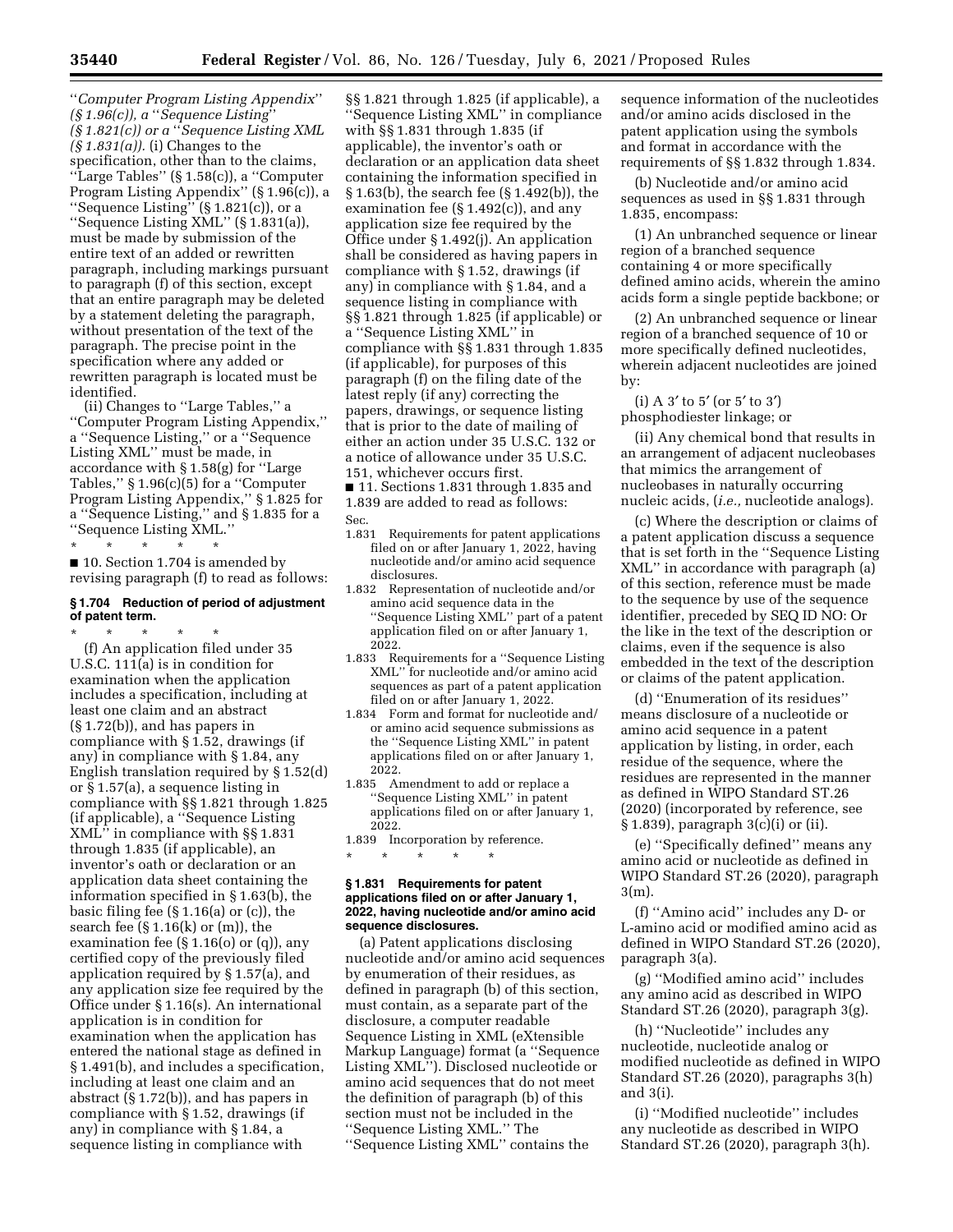### **§ 1.832 Representation of nucleotide and/ or amino acid sequence data in the**  ''**Sequence Listing XML**'' **part of a patent application filed on or after January 1, 2022.**

(a) Each disclosed nucleotide or amino acid sequence that meets the requirements of § 1.831(b) must appear separately in the ''Sequence Listing XML''. Each sequence set forth in the ''Sequence Listing XML'' must be assigned a separate sequence identifier. The sequence identifiers must begin with 1 and increase sequentially by integers as defined in WIPO Standard ST.26 (2020) (incorporated by reference, see § 1.839), paragraph 10.

(b) The representation and symbols for nucleotide sequence data shall conform to the requirements of paragraphs (b)(1) through (4) of this section.

(1) A nucleotide sequence must be represented in the manner described in WIPO Standard ST.26 (2020), paragraphs 11–12.

(2) All nucleotides, including nucleotide analogs, modified nucleotides, and ''unknown'' nucleotides, within a nucleotide sequence must be represented using the symbols set forth in WIPO Standard ST.26 (2020), paragraphs 13–16, 19 and 21.

(3) Modified nucleotides within a nucleotide sequence must be described in the manner discussed in WIPO Standard ST.26 (2020), paragraphs 17– 18, and 19.

(4) A region containing a known number of contiguous "a", "c", "g", "t", or ''n'' residues for which the same description applies may be jointly described in the manner described in WIPO Standard ST.26 (2020), paragraph 22.

(c) The representation and symbols for amino acid sequence data shall conform to the requirements of paragraphs (c)(1) through (4) of this section.

(1) The amino acids in an amino acid sequence must be represented in the manner described in WIPO Standard ST.26 (2020), paragraphs 24–25.

(2) All amino acids, including modified amino acids and ''unknown'' amino acids, within an amino acid sequence must be represented using the symbols set forth in WIPO Standard ST.26 (2020), paragraphs 26–29 and 32.

(3) Modified amino acid within an amino acid sequence must be described in the manner discussed in WIPO Standard ST.26 (2020), paragraphs 29 and 30.

(4) A region containing a known number of contiguous " $\bar{X}$ " residues for which the same description applies may be jointly described in the manner

described in WIPO Standard ST.26 (2020), paragraph 34.

(d) A nucleotide and/or amino acid sequence that is constructed as a single continuous sequence derived from one or more non-contiguous segments of a larger sequence or from segments of different sequences must be listed in a sequence listing in the manner described in WIPO Standard ST.26 (2020), paragraph 35.

(e) A nucleotide and/or amino acid sequence that contains regions of specifically defined residues separated by one or more regions of contiguous "n" or "X" residues, wherein the exact number of "n" or "X" residues in each region is disclosed, must be listed in a sequence listing in the manner described in WIPO Standard ST.26 (2020), paragraph 36.

(f) A nucleotide and/or amino acid sequence that contains regions of specifically defined residues separated by one or more gaps of an unknown or undisclosed number of residues must be listed in a sequence listing in the manner described in WIPO Standard ST.26 (2020), paragraph 37.

## **§ 1.833 Requirements for a** ''**Sequence Listing XML**'' **for nucleotide and/or amino acid sequences as part of a patent application filed on or after January 1, 2022.**

(a) The ''Sequence Listing XML'' as required by § 1.831(a) must be presented as a single file in XML 1.0 encoded using Unicode UTF–8 where the character set complies with WIPO Standard ST.26 (2020) (incorporated by reference, see § 1.839), paragraphs 40 and 41 and Annex IV *thereof.* 

(b) The ''Sequence Listing XML'' as required by § 1.833(a) must:

(1) Be valid according to the Document Type Definition (DTD) as presented in Annex II of WIPO Standard ST.26 (2020).

(2) Comply with the requirements of WIPO Standard ST.26 (2020) to include:

(i) An XML declaration as defined in WIPO Standard ST.26 (2020), paragraph 39;

(ii) A document type (DOCTYPE) declaration as defined in WIPO Standard ST.26 (2020), paragraph 39;

(iii) A root element as defined in WIPO Standard ST.26 (2020), paragraph 43;

(iv) A general information part that complies with the requirements of WIPO Standard ST.26 (2020), paragraphs 45, 47 and 48, as applicable; and

(v) A sequence data part that complies with the requirements of WIPO Standard ST.26 (2020), paragraphs 50– 55, 57–58, 60–69, 71–78, 80–87, 89–98 and 100, as applicable.

(3) Include one InventionTitle element in the English language, in the format required by WIPO Standard ST.26 (2020), paragraphs 45 and 48, and as required by  $\S 1.52(b)(1)(ii)$ .

(4) Include an INSDQualifier\_value element with a value in the English language for any language-dependent free text qualifier as defined by WIPO Standard ST.26 (2020), paragraphs 76 and 85–88, and as required by  $§ 1.52(b)(1)(ii).$ 

### **§ 1.834 Form and format for nucleotide and/or amino acid sequence submissions as the** ''**Sequence Listing XML**'' **in patent applications filed on or after January 1, 2022.**

(a) A ''Sequence Listing XML'' encoded using Unicode UTF–8, created by any means (*e.g.,* text editors, nucleotide/amino acid sequence editors, or other custom computer programs) in accordance with §§ 1.831 through 1.833, must:

(1) Have the following compatibilities: (i) Computer compatibility: PC or Mac®; and

(ii) Operating system compatibility: MS–DOS®, MS-Windows®, Mac OS®, or Unix®/Linux®.

(2) Be in XML format, where all permitted printable characters (including the space character) and nonprintable (control) characters are defined in WIPO Standard ST.26 (2020) (incorporated by reference, see § 1.839), paragraph 40.

(3) Be named as \*.xml, where ''\*'' is one character or a combination of characters limited to upper- or lowercase letters, numbers, hyphens, and underscores and the name does not exceed 60 characters in total, excluding the extension. No spaces or other types of characters are permitted in the file name.

(b) The ''Sequence Listing XML'' must be in a single file containing the sequence information and be submitted either:

(1) Electronically via the USPTO patent electronic filing system, where the file size must not exceed 100 MB, and file compression is not permitted; or

(2) On read-only optical disc(s) in compliance with § 1.52(e), where:

(i) A file that is not compressed must be contained on a single read-only optical disc;

(ii) The file may be compressed using WinZip®, 7-Zip, or Unix®/Linux® Zip;

(iii) A compressed file must not be self-extracting; and

(iv) A compressed XML file that does not fit on a single read-only optical disc may be split into multiple file parts, in accordance with the target read-only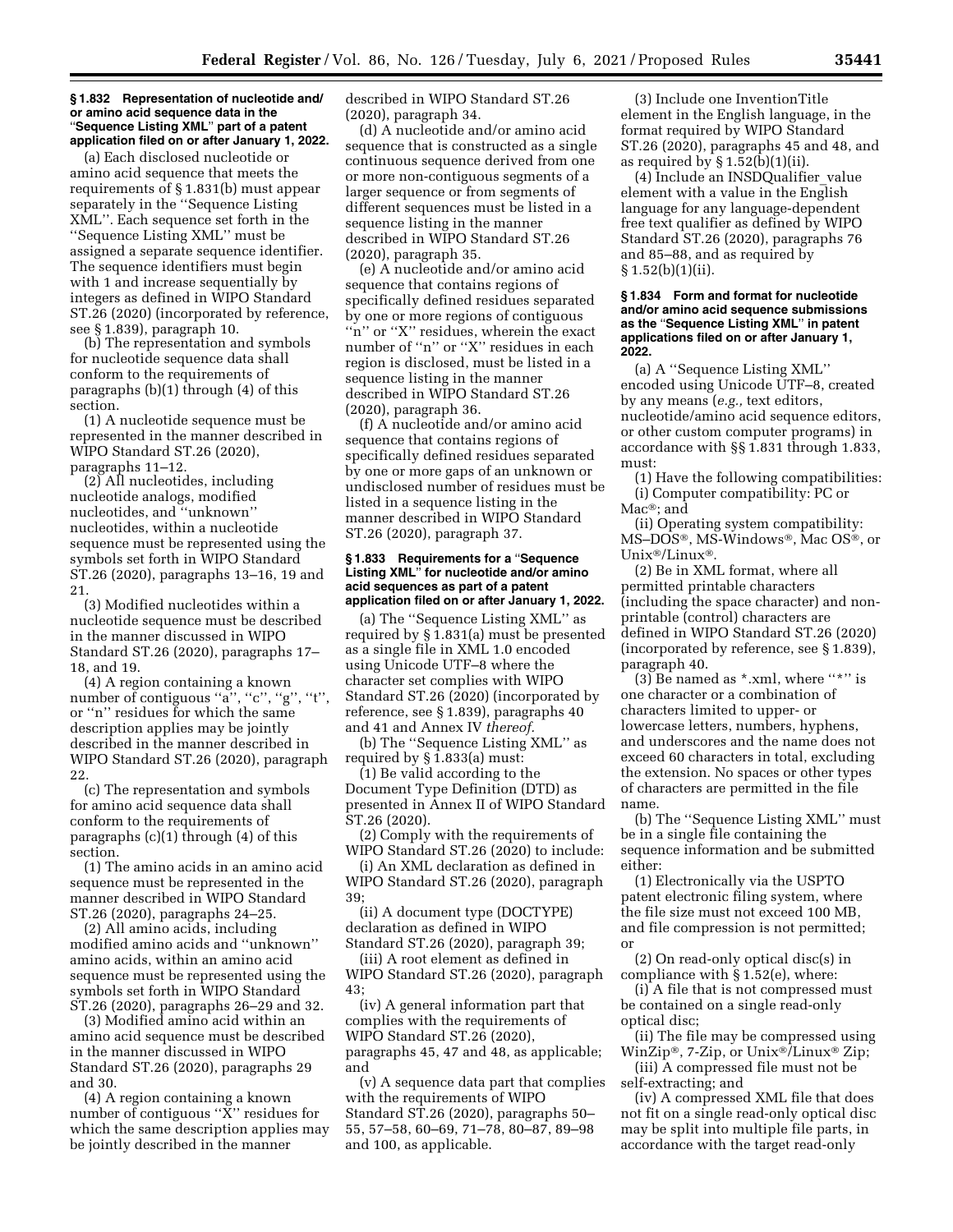optical disc size, and labeled in compliance with  $\S 1.52(e)(5)(vi)$ .

### **§ 1.835 Amendment to add or replace a**  ''**Sequence Listing XML**'' **in patent applications filed on or after January 1, 2022.**

(a) Any amendment to a patent application adding an initial submission of a ''Sequence Listing XML'' as required by § 1.831(a) after the application filing date must include:

(1) A ''Sequence Listing XML'' in accordance with §§ 1.831 through 1.834, submitted as an XML file:

(i) Via the USPTO patent electronic filing system; or

(ii) On a read-only optical disc, in compliance with § 1.52(e);

(2) A request to amend the specification to include an incorporation by reference statement of the material in the ''Sequence Listing XML'' file, identifying the name of the file, the date of creation, and the size of the file in bytes (see  $\S 1.77(b)(5)(ii)$ ), except when submitted to the United States International Preliminary Examining Authority for an international application;

(3) A statement that indicates the basis for the amendment, with specific references to particular parts of the application as originally filed (specification, claims, drawings) for all sequence data in the ''Sequence Listing XML;'' and

(4) A statement that the ''Sequence Listing XML'' includes no new matter.

(b) Any amendment adding to, deleting from, or replacing sequence information in a ''Sequence Listing XML'' submitted as required by § 1.831(a) must include:

(1) A replacement ''Sequence Listing XML'' in accordance with the requirements of §§ 1.831 through 1.834 containing the entire ''Sequence Listing XML'' including any additions, deletions, or replacements of sequence information, and shall be submitted:

(i) Via the USPTO patent electronic filing system; or

(ii) On a read-only optical disc, in compliance with § 1.52(e) labeled as ''REPLACEMENT MM/DD/YYYY'' (with the month, day, and year of creation indicated);

(2) A request to amend the specification to include an incorporation by reference statement of the material in the replacement ''Sequence Listing XML'' file that identifies the name of the file, the date of creation, and the size of the file in bytes (see § 1.77(b)(5)(ii)), except when the replacement ''Sequence Listing XML'' is submitted to the United States International Preliminary Examining

Authority for an international application;

(3) A statement that identifies the location of all additions, deletions, or replacements of sequence information relative to replaced ''Sequence Listing XML;''

(4) A statement that indicates the support for the additions, deletions, or replacements of the sequence information, with specific references to particular parts of the application as originally filed (specification, claims, drawings) for all amended sequence data in the replacement ''Sequence Listing XML;" and

(5) A statement that the replacement ''Sequence Listing XML'' includes no new matter.

(c) The specification of a complete application, filed on the application filing date, with a ''Sequence Listing XML'' as required under § 1.831(a), without an incorporation by reference of the material contained in the ''Sequence Listing XML'' file, must be amended to contain a separate paragraph incorporating by reference the material contained in the ''Sequence Listing XML'' file, in accordance with § 1.77(b)(5)(ii), except for international applications.

(d)(1) If any of the requirements of §§ 1.831 through 1.834 are not satisfied in an application under 35 U.S.C. 111(a) or in a national stage application under 35 U.S.C. 371, the applicant will be notified and given a period of time within which to comply with such requirements in order to prevent abandonment of the application. Subject to paragraph (d)(2) of this section, any amendment to add or replace a ''Sequence Listing XML'' in reply to a requirement under this paragraph (d)(1) must be submitted in accordance with the requirements of paragraphs (a) through (c) of this section.

(2) Compliance with paragraphs (a) through (c) of this section is not required for submission of a ''Sequence Listing XML'' that is solely an English translation of a previously submitted ''Sequence Listing XML'' that contains non-English values for the invention title (as per § 1.833(b)(3)) and/or any language-dependent free text elements (as per  $\S 1.833(b)(4)$ ). The required submission will be a translated ''Sequence Listing XML'' in compliance with §§ 1.831 through 1.834. Updated values for attributes in the root element  $(\S 1.833(b)(2)(iii))$  or elements of the general information part  $(\S 1.833(b)(2)(iv))$  are not considered amendments for purposes of complying with paragraphs (a) through (c) of this section.

(e) If any of the requirements of §§ 1.831 through 1.834 are not satisfied at the time of filing an international application under the PCT where the application is to be searched by the United States International Searching Authority or examined by the United States International Preliminary Examining Authority, the applicant may be sent a notice necessitating compliance with the requirements within a prescribed time period. Under PCT Rule 13*ter* applicant can provide, in reply to such a requirement or otherwise, a sequence listing which is a ''Sequence Listing XML'' in accordance with § 1.831(a). The ''Sequence Listing XML'' must be accompanied by a statement that the information recorded does not go beyond the disclosure in the international application as filed. It must also be accompanied by the late furnishing fee set forth in § 1.445(a)(5). If the applicant fails to timely provide the required ''Sequence Listing XML,'' the United States International Searching Authority shall search only to the extent that a meaningful search can be performed without the ''Sequence Listing XML,'' and the United States International Preliminary Examining Authority shall examine only to the extent that a meaningful examination can be performed without the ''Sequence Listing XML.''

(f) Any appropriate amendments to the ''Sequence Listing XML'' in a patent (*e.g.,* by reason of reissue, reexamination, or certificate of correction) must comply with the requirements of paragraph (b) of this section.

#### **§ 1.839 Incorporation by reference.**

(a) Certain material is incorporated by reference into this subpart with the approval of the approval of the Director of the Federal Register under 5 U.S.C. 552(a) and 1 CFR part 51. All approved material is available for inspection at The United States Patent and Trademark Office, Office of Patent Legal Administration, 571–272–7701, and from the sources listed elsewhere in this section. It is also available for inspection at the National Archives and Records Administration (NARA). For information on the availability of this material at NARA, email *[fedreg.legal@](mailto:fedreg.legal@nara.gov) [nara.gov](mailto:fedreg.legal@nara.gov)* or go to *[www.archives.gov/](http://www.archives.gov/federal-register/cfr/ibr-locations.html) [federal-register/cfr/ibr-locations.html.](http://www.archives.gov/federal-register/cfr/ibr-locations.html)* 

(b) World Intellectual Property Organization (WIPO); 34 chemin des Colombettes; 1211 Geneva 20 Switzerland, *[www.wipo.int.](http://www.wipo.int)* 

(1) WIPO Standard ST.26 (2020). WIPO Handbook on Industrial Property Information and Documentation, Standard ST.26: Recommended